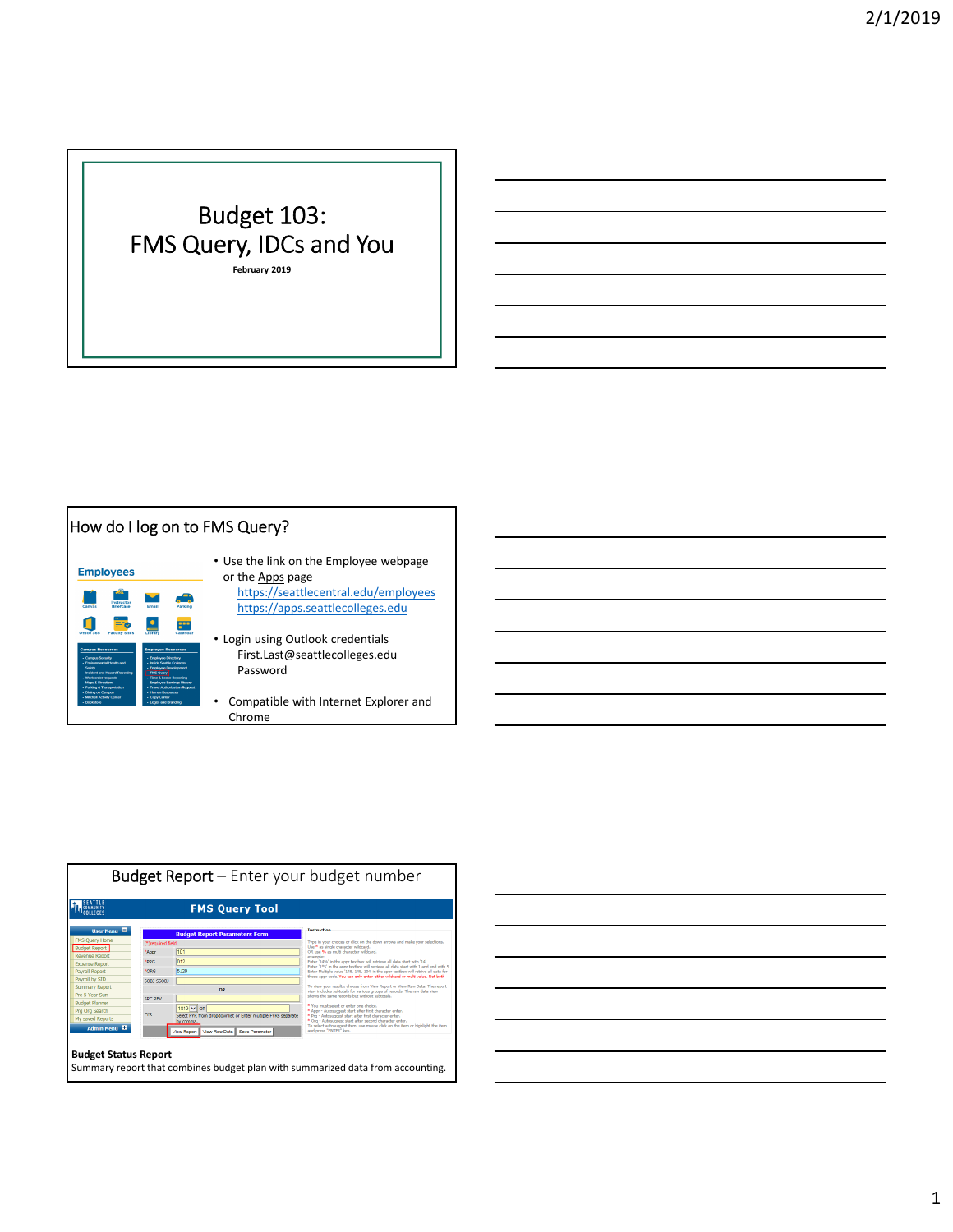|             |                      |                  |            | Budget Report Format/Formula – State Appropriation |                  |   |                  |          |                                 |  |                                 |                       |      |                |
|-------------|----------------------|------------------|------------|----------------------------------------------------|------------------|---|------------------|----------|---------------------------------|--|---------------------------------|-----------------------|------|----------------|
|             | <b>Budget Report</b> |                  |            |                                                    |                  |   |                  |          |                                 |  |                                 |                       |      |                |
| <b>APPR</b> | PRG.<br>ORG          | SOBJ SRC<br>SSOB | <b>RFV</b> | <b>DESCRIPTION</b>                                 | <b>PFRM BDGT</b> | ÷ | <b>TEMP BDGT</b> | $\equiv$ | <b>FISCAL YR</b><br><b>BDGT</b> |  | <b>EXP/REV</b><br><b>AMOUNT</b> | <b>ENCLIMB</b><br>AMT |      | <b>BALANCE</b> |
| 101         | 0125J20              | AD01             |            | <b>HOLFN Y</b>                                     | 6.500.00         |   | 0.00             |          | 6,500.00                        |  | 0.00                            |                       | 0.00 | 6,500.00       |
|             |                      | ADD <sub>2</sub> |            | u.                                                 | 0.00             |   | 0.00             |          | 0.00                            |  | 1.592.55                        |                       | 0.00 | $-1.592.55$    |
|             |                      | AF01             |            | <b>STIPENDS</b>                                    | 10.000.00        |   | 0.00             |          | 10,000.00                       |  | 0.00                            |                       | 0.00 | 10,000.00      |
|             |                      | AG02             |            |                                                    | 0.00             |   | 0.00             |          | 0.00                            |  | 0.00                            |                       | 0.00 | 0.00           |
|             |                      | AH01             |            | PT FACLI TY                                        | 0.00             |   | 0.00             |          | 0.00                            |  | 10.980.15                       |                       | 0.00 | $-10.980.15$   |
|             |                      | AH12             |            | PT FACULTY - FALL                                  | 0.00             |   | 0.00             |          | 0.00                            |  | 0.00                            |                       | 0.00 | 0.00           |
|             |                      | AH <sub>03</sub> |            | PT FACLI TY - WINTER                               | 0.00             |   | 0.00             |          | 0.00                            |  | 0.00                            |                       | 0.00 | 0.00           |
|             |                      | AH04             |            | PT FACULTY - SPRING                                | 0.00             |   | 0.00             |          | 0.00                            |  | 0.00                            |                       | 0.00 | 0.00           |
|             |                      |                  |            | <b>Object: A Total:</b>                            | 16,500.00        |   | 0.00             |          | 16,500.00                       |  | 12,572.70                       |                       | 0.00 | 3.927.30       |
| 501         | 0125.I20 BA          |                  |            | <b>QASI</b>                                        | 2.313.00         |   | 0.00             |          | 2.313.00                        |  | 961.79                          |                       | 0.00 | 1.351.21       |
|             |                      | <b>RR</b>        |            | RETIREMENT & PENSION                               | 0.00             |   | 0.00             |          | 0.00                            |  | 920.88                          |                       | 0.00 | $-920.88$      |
|             |                      | RC               |            | MED AID & ND INS                                   | 0.00             |   | 0.00             |          | 0.00                            |  | 97.98                           |                       | 0.00 | $-97.98$       |
|             |                      | <b>RD</b>        |            | HEALTH LEE & DISAR                                 | 0.00             |   | 0.00             |          | 0.00                            |  | 3 480 80                        |                       | 0.00 | $-3.480.80$    |
|             |                      |                  |            | <b>Object: B Total:</b>                            | 2.313.00         |   | 0.00             |          | 2.313.00                        |  | 5.461.45                        |                       | 0.00 | $-3.148.45$    |
|             |                      |                  |            | PRG ORG: PHLEBOTOMY Total:                         | 18,813.00        |   | 0.00             |          | 18,813.00                       |  | 18.034.15                       |                       | 0.00 | 778.85         |
|             |                      |                  |            | <b>FYR (1819) Total:</b>                           | 18,813.00        |   | 0.00             |          | 18,813.00                       |  | 18.034.15                       |                       | 0.00 | 778.85         |
|             |                      |                  |            | <b>Grand Total:</b>                                | 18,813.00        |   | 0.00             |          | 18,813.00                       |  | 18.034.15                       |                       | 0.00 | 778.85         |

|                      |             |                     |                    | <b>Budget Report</b> – Non-Operating Account |                            |                            |                          |                                 |                             |                 |
|----------------------|-------------|---------------------|--------------------|----------------------------------------------|----------------------------|----------------------------|--------------------------|---------------------------------|-----------------------------|-----------------|
| <b>Budget Report</b> |             |                     |                    |                                              |                            |                            |                          |                                 |                             |                 |
| APP<br>R             | PRG.<br>ORG | SOBI<br><b>SSOB</b> | SRC.<br><b>RFV</b> | <b>DESCRIPTION</b>                           | <b>PFRM</b><br><b>BOGT</b> | <b>TFMP</b><br><b>BDGT</b> | <b>FISCAL</b><br>YR RDGT | <b>FXP/RFV</b><br><b>AMOUNT</b> | <b>ENCUMB</b><br><b>AMT</b> | <b>RAI ANCE</b> |
| 148                  | 0125103     |                     | 0999               | OPPNING ENTRIES                              | 0.00                       | 0.00                       | 0.00                     | $-16.989.93$                    | 0.00                        | 16,989.93       |
|                      |             |                     | 0430               | DEDICATED STNDT FEES                         | 0.00                       | 0.00                       | 0.00                     | 0.00                            | 0.00                        | 0.00            |
|                      |             |                     | 0622               | <b>FUND TRANSFERS - OUT</b>                  | 0.00                       | 0.00                       | 0.00                     | 0.00                            | 0.00                        | 0.00            |
|                      |             |                     | 0430               | DEDICATED STNDT FEES                         | 0.00                       | 0.00                       | 0.00                     | $-2.914.00$                     | 0.00                        | 2.914.00        |
|                      |             |                     | 0430               | DEDICATED STNDT FEES                         | 0.00                       | 0.00                       | 0.00                     | $-8.928.00$                     | 0.00                        | 8.928.00        |
|                      |             |                     |                    | Object: Total:                               | 0.00                       | 0.00                       | 0.00                     | $-28.831.93$                    | 0.00                        | 28.831.93       |
| 148                  | 0125103 E   |                     |                    |                                              | 0.00                       | 0.00                       | 0.00                     | 0.00                            | 0.00                        | 0.00            |
|                      |             | EA                  |                    | SUPPLIES & MATERIALS                         | 0.00                       | 0.00                       | 0.00                     | 12.246.85                       | 6.042.29                    | $-18.289.14$    |
|                      |             | PS.                 |                    | VEHICLE MAINT&OPERAT                         | 0.00                       | 0.00                       | 0.00                     | 379.46                          | 0.00                        | .379 46         |
|                      |             | EZ                  |                    | <b>OTHER</b>                                 | 0.00                       | 0.00                       | 0.00                     | 540.26                          | 0.00                        | $-540.26$       |
|                      |             |                     |                    | <b>Object: ETotal:</b>                       | 0.00                       | 0.00                       | 0.00                     | 13,166.57                       | 6.042.29                    | $-19.208.86$    |
| 148                  | 0125103 G   |                     |                    |                                              | 0.00                       | 0.00                       | 0.00                     | 0.00                            | 0.00                        | 0.00            |
|                      |             | GA.                 |                    | <b>N-STATE SLB&amp;LODGING</b>               | 0.00                       | 0.00                       | 0.00                     | 163.90                          | 0.00                        | $-163.90$       |
|                      |             | GD                  |                    | OTHER TRANSPORTATION                         | 0.00                       | 0.00                       | 0.00                     | 624.00                          | 0.00                        | $-624.00$       |
|                      |             |                     |                    | <b>Object: G Total:</b>                      | 0.00                       | 0.OO                       | 0.00                     | 787.90                          | 0.00                        | $-787.90$       |
| 148                  | 0125103 J   |                     |                    |                                              | 0.00                       | 0.00                       | 0.00                     | 0.00                            | 0.00                        | 0.00            |
|                      |             |                     |                    | <b>Object: J Total:</b>                      | 0.00                       | 0.OO                       | 0.00                     | 0.00                            | 0.00                        | 0.00            |
| 148                  | 0125103 N   |                     |                    |                                              | 0.00                       | 0.00                       | 0.00                     | 0.00                            | 0.00                        | 0.00            |
|                      |             | <b>NR</b>           |                    | DIRECT PYMDEROVIDER                          | 0.00                       | 0.00                       | 0.00                     | 415.00                          | 2.585.00                    | $-3.000.00$     |
|                      |             | NZ                  |                    | <b>GRANT, CLIENT SRVC</b>                    | 0.00                       | 0.00                       | 0.00                     | $-526.68$                       | 0.00                        | 526.68          |
|                      |             |                     |                    | <b>Object: N Total:</b>                      | 0.00                       | 0.OO                       | 0.00                     | $-111.68$                       | 2.585.00                    | $-2.473.32$     |
|                      |             |                     |                    | PRG ORG: SEATTLE CENTRAL Total:              | 0.00                       | 0.00                       | 0.00                     | $-14.989.14$                    | 8.627.29                    | 6.361.85        |
|                      |             |                     |                    | <b>FYR (1819) Total:</b>                     | 0.00                       | 0.00                       | 0.00                     | $-14.989.14$                    | 8.627.29                    | 6.361.85        |
|                      |             |                     |                    | <b>Grand Total:</b>                          | 0.00                       | 0.00                       | 0.00                     | $-14.989.14$                    | 8.627.29                    | 6.361.85        |

| <u> Alexandro de la contrada de la contrada de la contrada de la contrada de la contrada de la contrada de la co</u> |  | ________                    |
|----------------------------------------------------------------------------------------------------------------------|--|-----------------------------|
|                                                                                                                      |  |                             |
|                                                                                                                      |  |                             |
|                                                                                                                      |  |                             |
| ,我们也不会有一个人的事情。""我们的人们是不是我们的人,我们也不会有一个人的人,我们也不会有一个人的人,我们也不会有一个人的人,我们也不会有一个人的人,我们也                                     |  | and the control of the con- |
|                                                                                                                      |  | ______                      |
| <u> 1989 - Johann Stoff, amerikansk politiker (d. 1989)</u>                                                          |  |                             |
|                                                                                                                      |  |                             |

|                    | $ Why (-)$ and Why $(+)$                                  |                |                      |                  |                                                                         |                                 | This is an accounting thing and | differentiates between debits and credits |  |  |  |
|--------------------|-----------------------------------------------------------|----------------|----------------------|------------------|-------------------------------------------------------------------------|---------------------------------|---------------------------------|-------------------------------------------|--|--|--|
|                    |                                                           |                | <b>Budget Report</b> |                  |                                                                         |                                 |                                 |                                           |  |  |  |
| SRC.<br><b>REV</b> | <b>DESCRIPTION</b>                                        |                | <b>PERM BDGT</b>     | <b>TEMP BDGT</b> | <b>FISCAL YR</b><br><b>BDGT</b>                                         | <b>FXP/RFV</b><br><b>AMOUNT</b> | <b>ENCUMB AMT</b>               | <b>BALANCE</b>                            |  |  |  |
| 0999               | <b>OPENING ENTRIES</b>                                    |                | 0.00                 | 0.00             | 0.00                                                                    | $-34.930.32$                    | 0.00                            | 34.930.32                                 |  |  |  |
| 0430               | <b>DEDICATED STNDT FEES</b>                               |                | $-24,231,00$         | 0.00             | $-24.231.00$                                                            | 0.00                            | 0.00                            | $-24.231.00$                              |  |  |  |
| 0430               | <b>DEDICATED STNDT FEES</b>                               |                | 0.00                 | 0.00             | 0.00                                                                    | $-4.325.00$                     | 0.00                            | 4.325.00                                  |  |  |  |
| 0430               | DEDICATED STNDT FEES                                      |                | n on                 | 0.00             | 0.00                                                                    | $-6,000,00$                     | 0.00                            | 6.000.00                                  |  |  |  |
| 0430               | <b>DEDICATED STNDT FEES</b>                               |                | 0.00                 | 0.00             | 0.00                                                                    | 0.15000                         | 0.00                            | 9.150.00                                  |  |  |  |
|                    |                                                           | Object: Total: | $-24.231.00$         | 0.00             | $-24.231.00$                                                            | $-54,405,32$                    | 0.00                            | 30.174.32                                 |  |  |  |
|                    | Debits are recorded as<br>positives                       |                |                      |                  |                                                                         |                                 | Credits are recorded as         |                                           |  |  |  |
|                    | Increases in Expenses are<br>recorded as Debits (+ value) |                |                      |                  | negatives<br>Increases in Revenues are<br>recorded as Credits (- value) |                                 |                                 |                                           |  |  |  |

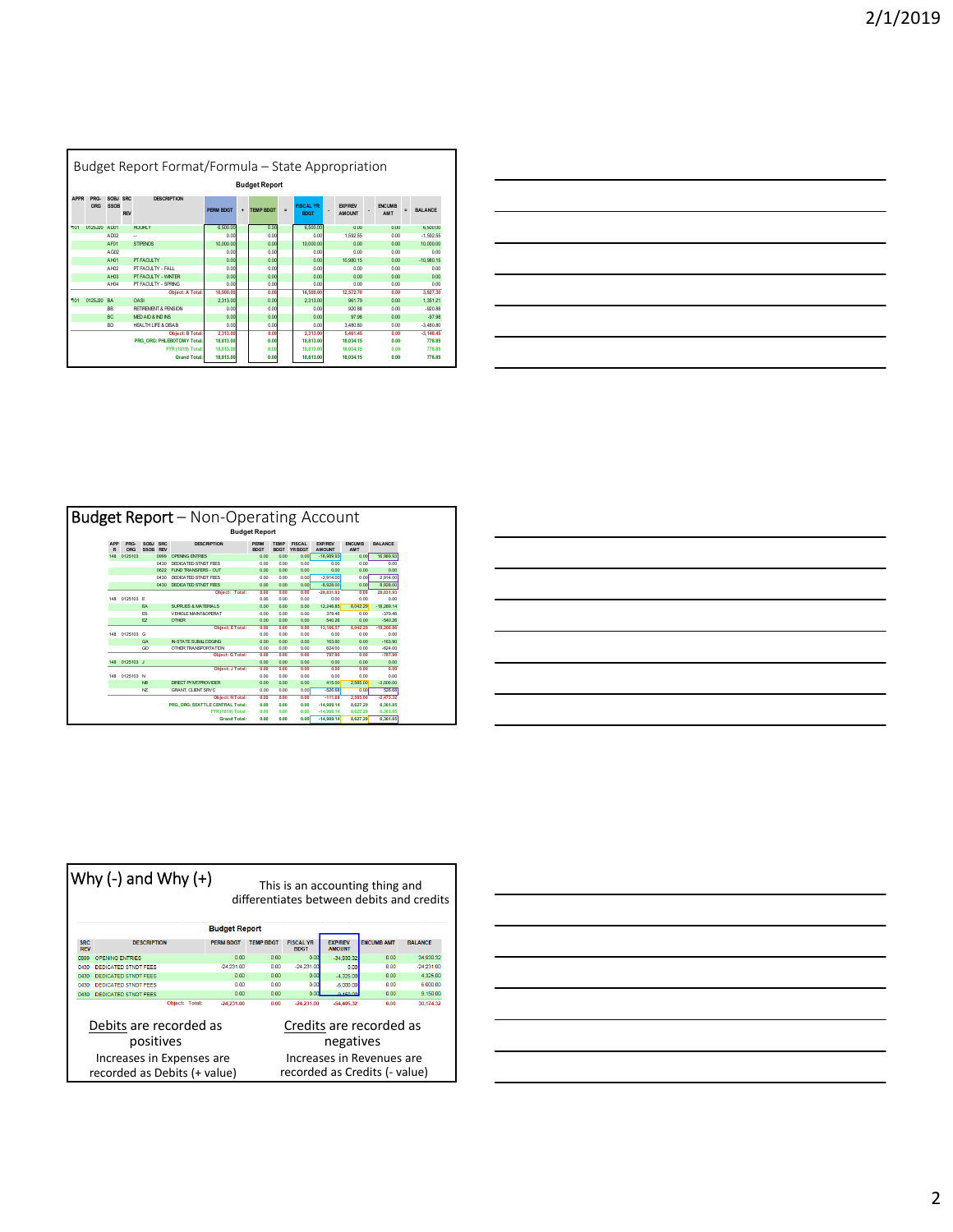

| <u> 1989 - Johann Barbara, martin da basar da basar da basar da basar da basar da basar da basar da basar da basa</u>  |  |  |
|------------------------------------------------------------------------------------------------------------------------|--|--|
|                                                                                                                        |  |  |
| <u> 2000 - Andrea Andrew Amerikaanse kommunister († 1952)</u>                                                          |  |  |
|                                                                                                                        |  |  |
| <u> 2002 - Jan Barbara de San Barbara de San Barbara de San Barbara de San Barbara de San Barbara de San Barbara d</u> |  |  |
|                                                                                                                        |  |  |
| <u> 2000 - Andrea Andrew Maria (h. 1888).</u>                                                                          |  |  |
|                                                                                                                        |  |  |
| <u> 2002 - Jan Barbara de Santo de Santo de Santo de Santo de Santo de Santo de Santo de Santo de Santo de Santo</u>   |  |  |
|                                                                                                                        |  |  |
|                                                                                                                        |  |  |

|                                       |                                                |                             | Expense Report    |            |                |                                                           |                                      |                              |                               |                   |                    |
|---------------------------------------|------------------------------------------------|-----------------------------|-------------------|------------|----------------|-----------------------------------------------------------|--------------------------------------|------------------------------|-------------------------------|-------------------|--------------------|
|                                       | FYR:1516 - Expense Report                      |                             |                   |            |                |                                                           |                                      |                              |                               |                   |                    |
|                                       |                                                |                             |                   |            |                | 14 4 1<br>of $1$ $\geq$<br><b>Dill</b><br>$\triangleleft$ |                                      | Find   Next                  | $\mathbb{R} \cdot \mathbb{C}$ |                   |                    |
| <b>Expense Report</b><br>Excel<br>PDF |                                                |                             |                   |            |                |                                                           |                                      |                              |                               |                   |                    |
| <b>APPR</b>                           | PRG-<br><b>ORG</b>                             | <b>SOBJ</b><br><b>SSOBJ</b> | <b>ORDER NO</b>   | <b>YRQ</b> | <b>FMO</b>     | <b>PAYEE</b>                                              | <b>BATCH</b><br>DATE                 | <b>DOC/CH</b>                | Word                          | <b>ENCAJC AMT</b> | <b>EXPENSE AMT</b> |
| 148                                   | 0122715                                        | EA                          | <b>July P-Car</b> |            |                | OFFICE DEPOT 1135                                         | 7/27/2015                            | 1296096                      | 002                           | 0.00              | 33.29              |
| 145                                   | 0122715                                        | PA                          | <b>July P-Car</b> |            | ×              | SP * ORALID - ID LARS                                     | 7/27/2015                            | 1296095                      | nno                           | n <sub>m</sub>    | 1,535.00           |
| 148                                   | 0122715                                        | FA                          | A321143           |            | $\mathbf{I}$   | ALLWATER CORPORATION                                      | 7/28/2015                            |                              | 600                           | 700.00            | 0.00               |
| 148                                   | 0122715 EA                                     |                             | A321144           |            | ٠              | AIRGAS-NORPAC, INC.                                       | 7/28/2015                            |                              | 600                           | 1,500.00          | 0.00               |
| 148                                   | 0122715                                        | EA                          | A321145           |            | $\mathbf{1}$   | <b>HENRY SCHEIN INC.</b>                                  | 7/28/2015                            |                              | 600                           | 30,000.00         | 0.00               |
| 148                                   | 0122715                                        | <b>FA</b>                   | A321144           |            | л              | AIRGAS-NORPAC INC.                                        | 7/29/2015                            | 1296070                      | 602                           | $-221.99$         | 0.00               |
| 148                                   | 0122715                                        | FA.                         | A321144           |            | $\mathbf{1}$   | AIRGAS-NORPAC, INC.                                       | 7/29/2015                            | 1296070                      | 002                           | 0.00              | 221.99             |
| 148                                   | 0122715 EA                                     |                             | A321145           |            | $\overline{1}$ | HENRY SCHEIN INC                                          | 7/31/2015                            | 1296174                      | 002                           | 0.00              | 639.59             |
| 148                                   | 0122715 EA                                     |                             | A321145           |            | h,             | HENRY SCHEIN INC.                                         | 7/31/2015                            | 1296174                      | 002                           | 0.00              | 1.534.17           |
| 148                                   | 0122715 EA                                     |                             | A321145           |            | ٠              | HENRY SCHEIN INC.                                         | 7/31/2015                            | 1296174                      | 602                           | -639.59           | 0.00               |
| 148                                   | 0122715 EA                                     |                             | A321145           |            | 4              | HENRY SCHEIN INC.                                         | 7/31/2015                            | 1296174                      | 602                           | $-1.534.17$       | 0.00               |
|                                       |                                                |                             |                   |            |                |                                                           |                                      | <b>Sub Object: EA Total:</b> |                               | 29.804.25         | 3,964.04           |
| 148                                   | 0122715 ER                                     |                             | <b>M323320.4</b>  |            | ٠              | MEDICI FANSE/SERVICE LINEN                                | 7/28/2015                            |                              | 600                           | 2800.00           | 0.00               |
| 148                                   | 0122715                                        | ER                          | M323320-4         |            | ×              | MEDICLEANSE/SERVICE LINEN                                 | 7/30/2015                            | 1296132                      | 602                           | $-81.10$          | 0.00               |
| 148                                   | 0122715                                        | ER                          | M323320-4         |            | ٠              | MEDICLEANSE/SERVICE LINEN                                 | 7/30/2015                            | 1296132                      | 602                           | $-81.10$          | 0.00               |
| 145                                   | 0122715                                        | ER                          | M323320-4         |            | $\overline{1}$ | MEDICLEANSE/SERVICE LINEN                                 | 7/30/2015                            | 1296132                      | 002                           | 0.00              | 61.10              |
| 148                                   | 0122715 ER                                     |                             | <b>M323320.4</b>  |            | и              | MEDICI FANSE/SERVICE LINEN                                | 7/30/2015                            | 1296132                      | nnz                           | n <sub>m</sub>    | 61.10              |
|                                       |                                                |                             |                   |            |                |                                                           |                                      | Sub Object: ER Total:        |                               | 2,677.80          | 122.20             |
|                                       | Appr-Prog-Org                                  |                             |                   |            |                | 5. Encumbrance                                            |                                      |                              | <b>Object: E Total:</b>       | 32,482.05         | 4.086,24           |
|                                       | Sub-Object                                     |                             |                   |            |                | 6. Sub-Total and Total                                    | PRG ORG: LAB FEE-DENTAL HYGIE Total: |                              |                               | 32,482.05         | 4.086.24           |
|                                       |                                                |                             |                   |            |                |                                                           |                                      | FYR(1516) Total:             | 32.482.05                     | 4.086.24          |                    |
| 4.                                    | <b>Fiscal Month</b><br><b>Transaction Code</b> |                             |                   |            |                | 7. Options to Open in Excel, PDF or Word                  | <b>Grand Total:</b>                  | 32,482.05                    | 4,086.24                      |                   |                    |

| <u> 1989 - Andrea Santa Andrea Andrea Andrea Andrea Andrea Andrea Andrea Andrea Andrea Andrea Andrea Andrea Andr</u> |  |  |  |
|----------------------------------------------------------------------------------------------------------------------|--|--|--|
|                                                                                                                      |  |  |  |
|                                                                                                                      |  |  |  |
|                                                                                                                      |  |  |  |
|                                                                                                                      |  |  |  |

|                              |                          |                           |          |                         |            | Download Expense Report to Excel |      |                    |                       |   |                      |                                            |                               |                     |                                         |                    |       |
|------------------------------|--------------------------|---------------------------|----------|-------------------------|------------|----------------------------------|------|--------------------|-----------------------|---|----------------------|--------------------------------------------|-------------------------------|---------------------|-----------------------------------------|--------------------|-------|
| Ĥ                            | $\leftrightarrow$        | 画<br>橋                    | $\circ$  | 333<br>$\pi$            |            | 区<br>冊                           |      | 耳<br>$\rightarrow$ | A<br>$\epsilon$       | œ | di.<br>×             |                                            |                               |                     | Exp (1) xls [Read-Only] [Compatibility] |                    |       |
| File                         | Home                     | Insert                    |          | Page Layout             |            | <b>Formulas</b>                  | Data | Review             | View                  |   | Acrobat              | Team                                       |                               |                     | $\Omega$ Tell me what you want to do    |                    |       |
|                              | ٠                        | $\times$                  |          | £.                      |            | <b>Expense Report</b>            |      |                    |                       |   |                      |                                            |                               |                     |                                         |                    |       |
|                              |                          |                           |          | E                       |            |                                  |      |                    |                       |   |                      |                                            |                               |                     | ĸ                                       |                    |       |
| A                            | в                        | c                         | D        |                         | F          |                                  |      | G                  | <b>Expense Report</b> |   | н                    |                                            |                               | J                   |                                         | ı                  |       |
|                              |                          |                           |          |                         |            |                                  |      |                    |                       |   |                      |                                            |                               |                     |                                         |                    |       |
| <b>APP</b><br>$\overline{R}$ | PRG.<br>ORG              | SOBI<br><b>SSOB</b><br>a. | ORDER NO | <b>YRO</b>              | <b>FMO</b> |                                  |      | <b>PAYEE</b>       |                       |   | <b>RATCH</b><br>DATE | DOC/CHK NO                                 |                               | <b>TRNS</b><br>CODE | <b>FRCA IC AMT</b>                      | <b>EXPENSE AMT</b> |       |
| 148                          | 0122715 AK03             |                           |          | $\overline{1}$          |            | <b>PAYROLL EXPENSE</b>           |      | 180715             |                       |   | 7/19/2018            | 07A                                        | 002                           |                     | 0.00                                    | 898.00             |       |
| <b>Tran</b>                  | 0122715                  | <b>AK03</b>               |          | 4                       |            | <b>PAYROLL EXPENSE</b>           |      | 180731             |                       |   | <b>BAR/2018</b>      | OZR                                        | ho <sub>2</sub>               |                     | 0.00                                    | <b>RAR OO</b>      |       |
| 148                          | 0122715 AK03             |                           |          | $\overline{z}$          |            | <b>PAYROLL EXPENSE</b>           |      | 180815             |                       |   | <b>B/20/2018</b>     | ORA                                        | 002                           |                     | 0.00                                    | <b>BRA 00</b>      |       |
| 148                          | 0122715 AK03             |                           |          | $\overline{2}$          |            | <b>PAYROLL EXPENSE</b>           |      | 180831             |                       |   | 9/4/2018             | OSB                                        | Tanz.                         |                     | 0.00                                    | 898.00             |       |
| 148                          | 0122715 AK03             |                           |          | 3                       |            | <b>PAYROLL EXPENSE</b>           |      | 180915             |                       |   | 9/19/2018            | <b>ORA</b>                                 | no <sub>2</sub>               |                     | 0.00                                    | 898.00             |       |
| 148                          | 0122715 AK03             |                           |          | 3                       |            | <b>PAYROLL EXPENSE</b>           |      | 180930             |                       |   | 10/4/2018            | OSR                                        | 802                           |                     | 0.00                                    | 898.00             |       |
| 148                          | 0122715 AK03             |                           |          | 4                       |            | <b>PAYROLL EXPENSE</b>           |      | 181015             |                       |   | 10/19/2018           | 10A                                        | 002                           |                     | 0.00                                    | 898.00             |       |
| 748                          | 0122715 AK03             |                           |          | 4                       |            | <b>PAYROLL EXPENSE</b>           |      | 181031             |                       |   | 11/5/2018            | 10B                                        | 802                           |                     | 0.00                                    | 898.00             |       |
| 148                          | 0122715 AK03             |                           |          | s.                      |            | <b>PAYROLL EXPENSE</b>           |      | 181115             |                       |   | 11/16/2018           | 114                                        | 002                           |                     | 0.00                                    | <b>RRA OO</b>      |       |
|                              |                          |                           |          |                         |            |                                  |      |                    |                       |   |                      | <b>Sub Object: AK Total:</b>               |                               |                     | 0.00                                    | 8.082.00           |       |
|                              |                          |                           |          |                         |            |                                  |      |                    |                       |   |                      |                                            | <b>Object: A Total:</b>       |                     | 0.00                                    | 8.082.00           |       |
| 148                          | 0122715 BA               |                           |          | ٠                       |            | <b>PAYROLL EXPENSE</b>           |      | 180715             |                       |   | 7/19/2018            | 074                                        | <b>DO2</b>                    |                     | 0.00                                    |                    | 64.41 |
| 148                          | 0122715 BA               |                           |          | H.                      |            | <b>PAYROLL EXPENSE</b>           |      | 180731             |                       |   | 8/6/2018             | <b>07B</b>                                 | 802                           |                     | 0.00                                    |                    | 64.41 |
| 148                          | 0122715 BA               |                           |          | $\overline{\mathbf{2}}$ |            | <b>PAYROLL EXPENSE</b>           |      | 180815             |                       |   | 8/20/2018            | <b>08A</b>                                 | 002                           |                     | 0.00                                    |                    | 64.41 |
| 148                          | 0122715 BA               |                           |          | $\overline{a}$          |            | <b>PAYROLL EXPENSE</b>           |      | 180831             |                       |   | 9/4/2018             | 088                                        | 802<br>002                    |                     | 0.00                                    |                    | 84.41 |
| 148                          | 0122715 BA               |                           |          | з                       |            | <b>PAYROLL EXPENSE</b>           |      | 180915             |                       |   | 9/19/2018            | 09A                                        |                               |                     | 0.00                                    |                    | 64.41 |
| 148                          | 0122715 BA<br>0122715 RA |                           |          | $\overline{\mathbf{3}}$ |            | <b>PAYROLL EXPENSE</b>           |      | 180930             |                       |   | 10/4/2018            | <b>DRR</b>                                 | no <sub>2</sub><br><b>DO2</b> |                     | 0.00                                    |                    | 64.41 |
| 148                          |                          |                           |          | A                       |            | <b>PAYROLL EXPENSE</b>           |      | 181015             |                       |   | 10/19/2018           | 104                                        | ROZ                           |                     | 0.00                                    |                    | 64.41 |
| 148<br>148                   | 0122715 BA<br>0122715 BA |                           |          | 4                       |            | <b>PAYROLL EXPENSE</b>           |      | 181031             |                       |   | 11/5/2018            | 10B                                        | <b>DO2</b>                    |                     | 0.00<br>0.00                            |                    | 64.41 |
|                              |                          |                           |          | s                       |            | <b>PAYROLL EXPENSE</b>           |      | 181115             |                       |   | 11/16/2018           | <b>11A</b><br><b>Sub Object: BA Total:</b> |                               |                     | 0.00                                    | 579.69             | 64.41 |

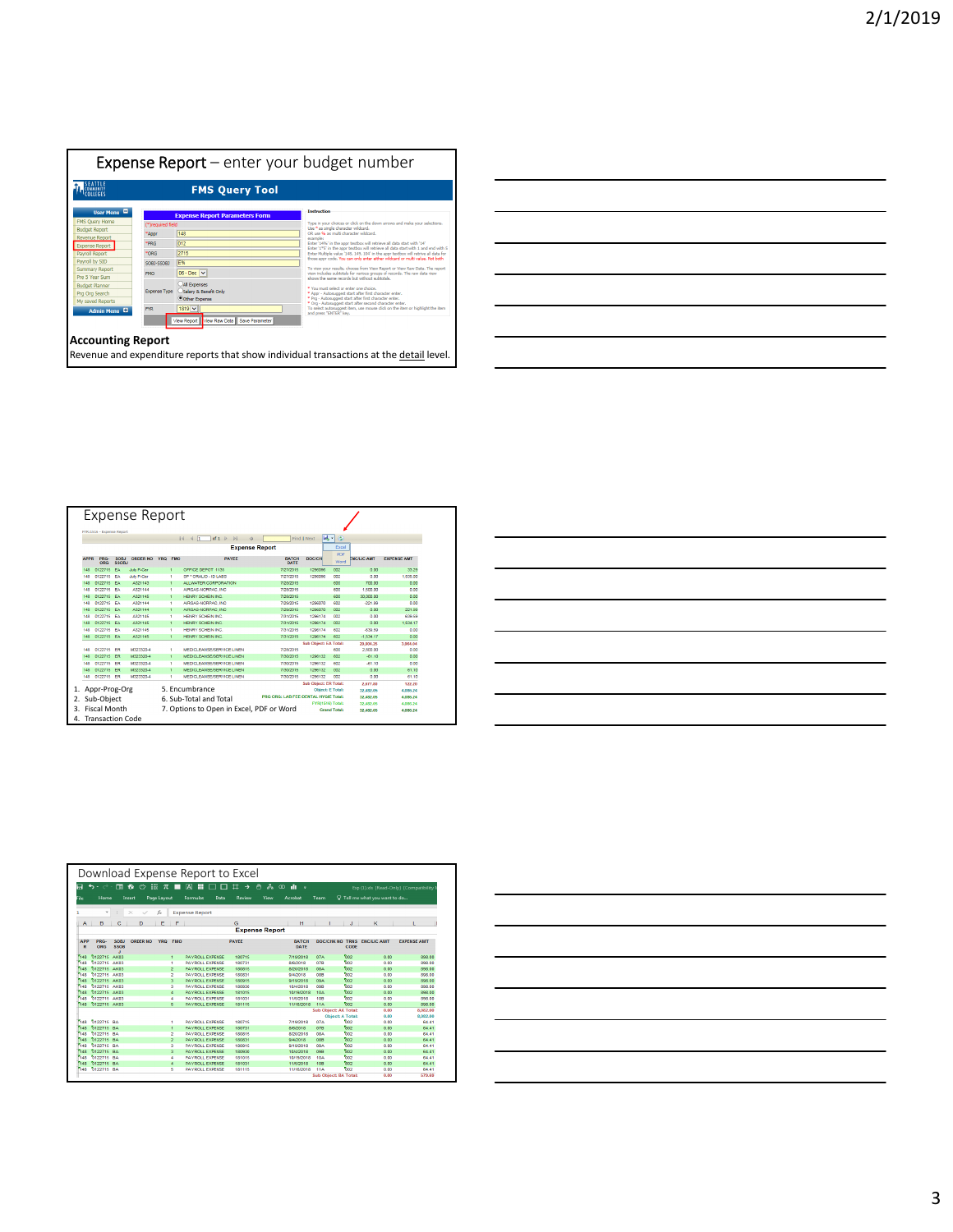

| <u> 1989 - Andrea Andrew Maria (h. 1989).</u>                                                                        |  |  |
|----------------------------------------------------------------------------------------------------------------------|--|--|
|                                                                                                                      |  |  |
| <u> 1989 - Andrea Santa Andrea Andrea Andrea Andrea Andrea Andrea Andrea Andrea Andrea Andrea Andrea Andrea Andr</u> |  |  |
|                                                                                                                      |  |  |
| <u> 1989 - Andrea Santa Andrea Santa Andrea Santa Andrea Santa Andrea Santa Andrea Santa Andrea Santa Andrea San</u> |  |  |
|                                                                                                                      |  |  |
| <u> 1989 - Johann Stoff, amerikansk politiker (d. 1989)</u>                                                          |  |  |
|                                                                                                                      |  |  |

|             |              |                      | Look for the Details. Continued |                         |                             | <b>Expense Report</b> |                            |                                                                                                                                                                                                                                                  |                 |                    |                    |
|-------------|--------------|----------------------|---------------------------------|-------------------------|-----------------------------|-----------------------|----------------------------|--------------------------------------------------------------------------------------------------------------------------------------------------------------------------------------------------------------------------------------------------|-----------------|--------------------|--------------------|
| <b>APPR</b> | PRG-<br>ORG  | SOBJ<br><b>SSOBJ</b> | <b>ORDER NO</b><br><b>YRO</b>   | <b>FMO</b>              |                             | <b>PAYEE</b>          | <b>BATCH</b><br>DATE       | <b>DOC/CHK NO TRNS</b>                                                                                                                                                                                                                           | CODE            | <b>ENC/LIC AMT</b> | <b>EXPENSE AMT</b> |
| 101         | 0612OPG EA   |                      | P-Card SEP                      | 3                       | AMZN MICTP US               |                       | 9/25/2018                  | 2813 2814                                                                                                                                                                                                                                        | 603             | 0.00               | 47.64              |
| 101         | 06120PG EA   |                      | P-Card SEP                      | з                       | AMZN MKTP US                |                       | 9/25/2018                  | 2813 2814                                                                                                                                                                                                                                        | 503             | n oo               | 1.66               |
| 101         | 05120PG EA   |                      | P-Card SEP                      | $\overline{\mathbf{a}}$ | AMZN MICTP US               |                       | 9/25/2018                  | 2813-2814                                                                                                                                                                                                                                        | 503             | 0.00               | 3.13               |
| 101         | 0612OPG EA   |                      | P-Card SEP                      | 3                       | AMZN MKTP US                |                       | 9/25/2018                  | 2813 2814                                                                                                                                                                                                                                        | sna             | 0.00               | 27.18              |
| 101         | 0612OPG EA   |                      | P-Card SEP                      | $\overline{\mathbf{3}}$ | AMZN MKTP US                |                       | 9/25/2018                  | 2813 2814                                                                                                                                                                                                                                        | 503             | 0.00               | 7.95               |
| 101         | 06120PG EA   |                      | <b>P-Card SEP</b>               | з                       | <b>AMZN MKTP US</b>         |                       | 9/25/2018                  | 2813 2814                                                                                                                                                                                                                                        | 503             | 0.00               | 29.70              |
|             |              |                      |                                 |                         |                             |                       |                            | <b>Sub Object: EA Total:</b>                                                                                                                                                                                                                     |                 | 0.00               | 117.26             |
|             |              |                      |                                 |                         |                             |                       |                            | <b>Object: E Total:</b>                                                                                                                                                                                                                          |                 | 0.00               | 117.26             |
| 380         | 06120PG NZBK |                      | 5462712OPG                      | $\overline{A}$          | OPP GRANT BOOKS JUL AUG SEP |                       | 10/5/2015                  | CBOSS194                                                                                                                                                                                                                                         | 503             | 0.00               | 9,715.79           |
| seo         | 06120PG NZEA |                      | 8462712OPG                      | ٠                       | OPP GRANT CRED CARD JUL-SEP |                       | 10/5/2018                  | <b>CBOSS194</b>                                                                                                                                                                                                                                  | 503             | 0.00               | 263.30             |
| 3FD         | 06120PG NZTR |                      | <b>R462712OPG</b>               | $\overline{a}$          | OPP GRANT TRANS JUL AUG SEP |                       | 10/8/2018                  | CROSS194                                                                                                                                                                                                                                         | sna             | 0.00               | 3.530.42           |
| 101         | 0612OPG NZTU |                      | 8462712OPG                      | $\overline{4}$          | OPP GRANT TUIT JUL AUG SEP  |                       | 10/8/2018                  | CBOSS194                                                                                                                                                                                                                                         | 503             | 0.00               | 29.411.00          |
| 3FD         |              |                      | 06120PG NZTU 84627120PG         | $\overline{4}$          | OPP GRANT TUIT JUL AUG SEP  |                       | 10/02018                   | CRO55194                                                                                                                                                                                                                                         | 503             | 0.00               | 23.128.65          |
|             |              |                      |                                 |                         |                             |                       |                            | Sub Object: NZ Total:                                                                                                                                                                                                                            |                 | 0.00               | 66,049.16          |
|             |              |                      |                                 |                         |                             |                       |                            | <b>Object: N Total:</b>                                                                                                                                                                                                                          |                 | 0.00               | 66.049.16          |
|             |              |                      |                                 |                         |                             |                       | PRG ORG: OPPORTUNITY GRANT |                                                                                                                                                                                                                                                  | Total:          | 0.00               | 66,166,42          |
| <b>R46</b>  | 2712OPG EA   |                      | 49180731                        | ٠                       | <b>FLSEVIER INC.</b>        |                       | <b>7/25/2018</b>           | 1483 1484                                                                                                                                                                                                                                        | 002             | 0.00               | 115.61             |
| 846         | 27120PG EA   |                      | P-Card SEP                      | 3                       | AMZN MKTP US*MT1211A10      |                       | 9/25/2018                  | 2813 2814                                                                                                                                                                                                                                        | 002             | 0.00               | 71.93              |
| 846         | 27120PG EA   |                      | P-Card SEP                      | х                       | AMZN MKTP US                |                       | 9/25/2015                  | 2813 2814                                                                                                                                                                                                                                        | ooz             | 0.00               | 37.36              |
| 846         | 27120PG EA   |                      | P-Card SEP                      | з                       | AMZN MKTP US*MT5R094G1      |                       | 9/25/2018                  | 2813 2814                                                                                                                                                                                                                                        | 002             | 0.00               | 48.11              |
| 846         | 27120PG FA   |                      | P-Card SEP                      | а                       | AMZN MICTP US/MT2229L72     |                       | <b>BIZKIZD18</b>           | 2813.2814                                                                                                                                                                                                                                        | nn <sub>2</sub> | 0.00               | 57.43              |
| 846         | 27120PG EA   |                      | P-Card SEP                      | з                       | AMZN MKTP US*MT2Y34401      |                       | 9/25/2018                  | 2813 2814                                                                                                                                                                                                                                        | 002             | n <sub>n</sub>     | 17.47              |
| 846         | 27120PG EA   |                      | P-Card SEP                      | ж                       | AMZN MKTP US/MT61R9OS1      |                       | 9/25/2018                  | 2813 2814                                                                                                                                                                                                                                        | ooz             | 0.00               | 31.00              |
| 846         | 27120PG EA   |                      | 3E00612OPG                      | $\overline{4}$          | OPP GRANT CRED CARD JUL-SEP |                       | 10/8/2018                  | CBOSS194                                                                                                                                                                                                                                         | 002             | 0.00               | $-378.91$          |
| 846         | 27120PG FA   |                      | P-Card OCT                      | A.                      | SURFATTI FLOCURKSTORF#2330  |                       | 10/25/2018                 | 3911.3912                                                                                                                                                                                                                                        | nno             | 0.00               | 54.11              |
| 846         | 27120PG EA   |                      | P-Card OCT                      | $\ddot{ }$              | <b>FLATWORLD</b>            |                       | 10/25/2018                 | 3911 3912                                                                                                                                                                                                                                        | 002             | 0.00               | 98.90              |
| <b>R46</b>  | 27120PG EA   |                      | P-Card OCT                      | 4                       | AMZN MKTP US*MT7VQ0MR1      |                       | 10/25/2018                 | 3911 3912                                                                                                                                                                                                                                        | 002             | 0.00               | 30.77              |
| 846         | 27120PG EA   |                      | P-Card OCT                      | $\overline{4}$          | LIFE UNIFORM 0164           |                       | 10/25/2018                 | 3911 3912                                                                                                                                                                                                                                        | 002             | 0.00               | 251.48             |
|             |              |                      |                                 |                         |                             |                       |                            | <b>Sub Object: EA Total:</b>                                                                                                                                                                                                                     |                 | 0.00               | 433.26             |
|             |              |                      |                                 |                         |                             |                       |                            | <b><i><u>Property Contract Contract Contract Contract Contract Contract Contract Contract Contract Contract Contract Contract Contract Contract Contract Contract Contract Contract Contract Contract Contract Contract Contract Con</u></i></b> |                 | .                  | -----              |



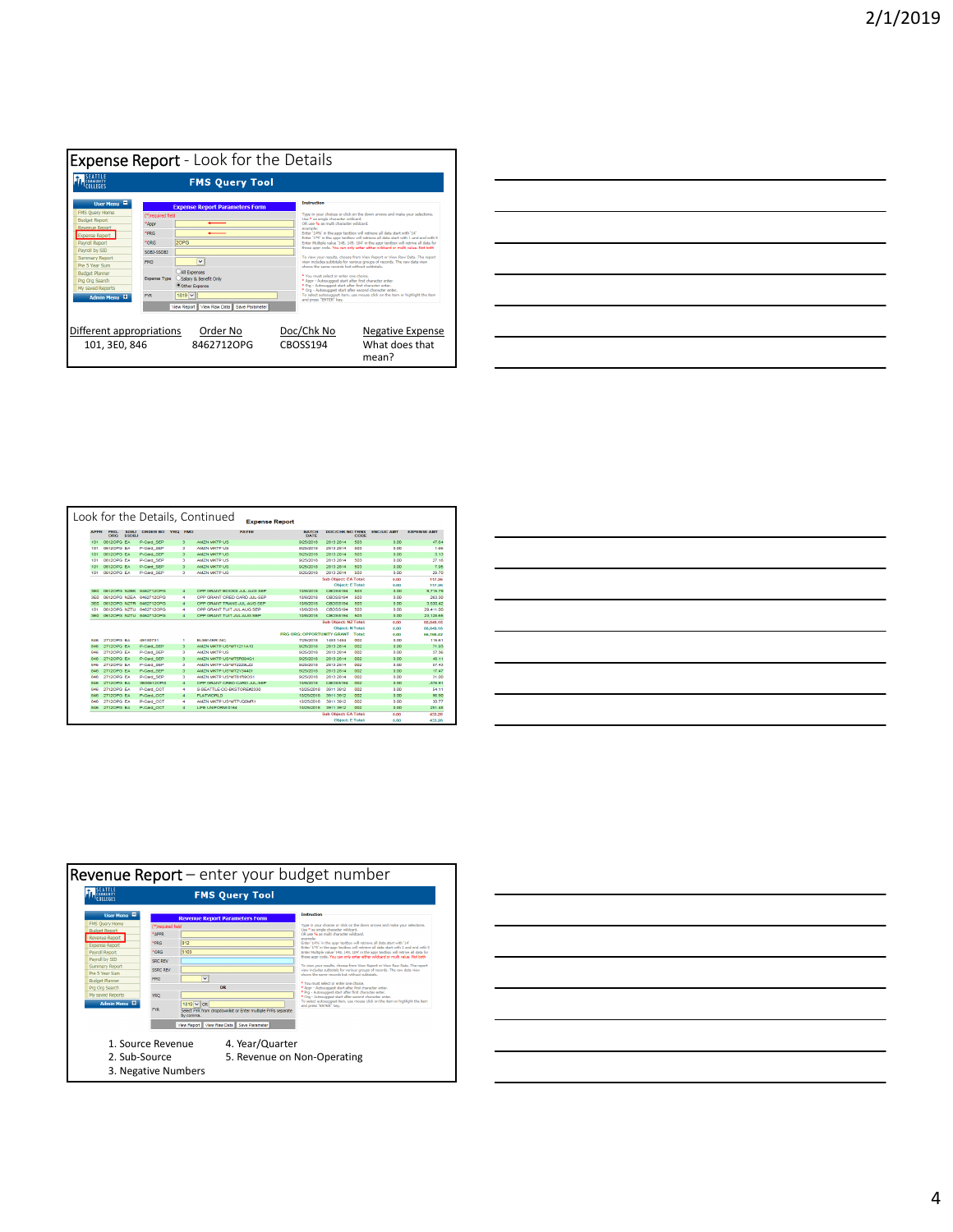|     |                                               |      |                |            |                | Revenue Report, Continued |                   |            |                    |             |  |  |  |  |
|-----|-----------------------------------------------|------|----------------|------------|----------------|---------------------------|-------------------|------------|--------------------|-------------|--|--|--|--|
|     | <b>Revenue Report</b>                         |      |                |            |                |                           |                   |            |                    |             |  |  |  |  |
| App | <b>Revenue Amount</b>                         |      |                |            |                |                           |                   |            |                    |             |  |  |  |  |
|     | 148 0125103                                   | 0430 | F2             | B785       | $\mathfrak{p}$ | 0000478237                | 8/17/2018         | 793        | JEFFCOAT, R        | $-94.00$    |  |  |  |  |
|     |                                               |      | F <sub>2</sub> |            | $\mathfrak{p}$ | 0000279083                | 8/17/2018         | 793        | MALBROUGH, D       | $-94.00$    |  |  |  |  |
|     |                                               |      | <b>VM</b>      |            | $\mathfrak{p}$ | 1000578951                | 8/17/2018         | <b>793</b> | KELY.M             | $-288.00$   |  |  |  |  |
|     | $\overline{2}$<br>F <sub>2</sub>              |      |                | 0000279093 | 8/17/2018      | 793                       | <b>HOPKINS, M</b> | $-94.00$   |                    |             |  |  |  |  |
|     | 0000279062<br>F <sub>2</sub><br>$\mathcal{P}$ |      |                |            | 8/17/2018      | 793                       | STOREY. E         | $-94.00$   |                    |             |  |  |  |  |
|     |                                               |      | F <sub>2</sub> |            | $\overline{2}$ | 0000578907                | 8/17/2018         | 593        | COE L              | $-94.00$    |  |  |  |  |
|     |                                               |      | F <sub>2</sub> |            | $\mathfrak{p}$ | 0000578892                | 8/17/2018         | 793        | <b>GUILMETTE B</b> | $-94.00$    |  |  |  |  |
|     |                                               |      | VM             |            | $\mathfrak{p}$ | 0000279062                | 8/17/2018         | 193        | STOREY. E          | $-288.00$   |  |  |  |  |
|     |                                               |      | <b>VM</b>      |            | $\mathfrak{p}$ | 1000279093                | 8/17/2018         | 593        | <b>HOPKINS, M</b>  | $-288.00$   |  |  |  |  |
|     |                                               |      | <b>VM</b>      |            | $\overline{2}$ | 0000279083                | 8/17/2018         | 193        | MALBROUGH. D       | $-288.00$   |  |  |  |  |
|     |                                               |      | <b>VM</b>      |            | $\mathfrak{p}$ | 0000578907                | 8/17/2018         | 793        | COE L              | $-288.00$   |  |  |  |  |
|     |                                               |      | F <sub>2</sub> |            | $\overline{2}$ | 0000578951                | 8/17/2018         | 593        | KELLY, M           | $-94.00$    |  |  |  |  |
|     |                                               |      | <b>VM</b>      |            | $\mathcal{P}$  | 0000478237                | 8/17/2018         | 793        | JEFFCOAT, R        | $-288.00$   |  |  |  |  |
|     |                                               |      | VM             |            | $\mathfrak{p}$ | 0000578892                | 8/17/2018         | 793        | <b>GUILMETTE B</b> | $-288.00$   |  |  |  |  |
|     |                                               |      | F <sub>2</sub> |            | 1              | 1000379137                | 7/2/2018          | 023        | SPARKS, K          | $-94.00$    |  |  |  |  |
|     |                                               |      | <b>VM</b>      |            | 1              | 0000379137                | 7/2/2018          | 023        | SPARKS. K          | $-288.00$   |  |  |  |  |
|     |                                               |      |                |            |                |                           |                   |            | YRQ: B785 Total:   | $-3.056.00$ |  |  |  |  |

| the control of the control of the control of the control of the control of the control of the control of the control of the control of the control of the control of the control of the control of the control of the control |  |                                   |
|-------------------------------------------------------------------------------------------------------------------------------------------------------------------------------------------------------------------------------|--|-----------------------------------|
|                                                                                                                                                                                                                               |  |                                   |
|                                                                                                                                                                                                                               |  |                                   |
|                                                                                                                                                                                                                               |  | the control of the control of the |
|                                                                                                                                                                                                                               |  |                                   |
|                                                                                                                                                                                                                               |  |                                   |
|                                                                                                                                                                                                                               |  |                                   |



| <u>. Kanada ay kalendar ara-daharanjarahasin'ilay kaominina dia 42 metatra. Ny fisiana ara-daharampehintany ary </u> |  |  |
|----------------------------------------------------------------------------------------------------------------------|--|--|
|                                                                                                                      |  |  |
|                                                                                                                      |  |  |
|                                                                                                                      |  |  |
|                                                                                                                      |  |  |
|                                                                                                                      |  |  |

|              | Payroll Report, Continued |                             |                                             |                              |                       |                  |                          |                            |                                   |                 |                            |                                 |  |
|--------------|---------------------------|-----------------------------|---------------------------------------------|------------------------------|-----------------------|------------------|--------------------------|----------------------------|-----------------------------------|-----------------|----------------------------|---------------------------------|--|
|              | <b>Payroll Report</b>     |                             |                                             |                              |                       |                  |                          |                            |                                   |                 |                            |                                 |  |
| Appr         | PRG-<br>ORG               | <b>SOBi</b><br><b>SSOBJ</b> | <b>EMP NAME</b>                             | <b>ACCT</b><br><b>MO</b>     | CHK Date              | <b>GROSS AMT</b> | <b>BA</b><br><b>OASI</b> | <b>BB</b><br><b>RETIRE</b> | <b>BC</b><br><b>MEDAID INDUST</b> | BC <sub>1</sub> | <b>BD</b><br><b>HEALTH</b> | <b>TOTAL</b><br><b>BENEFITS</b> |  |
| 145          | 1612L99 AB01              |                             | <b>GELLER MONICA</b>                        | 1809                         | 9/25/2018             | 871 34           | 58 74                    | 70.17                      | 2.35                              | 3.82            | 277 24                     | 412.32                          |  |
|              |                           | AB01                        | <b>GREEN, RACHEL</b>                        | 1809                         | 10/10/2018            | 871 34           | 58 74                    | 70.17                      | 2.35                              | 3.82            | 0.00                       | 135.08                          |  |
|              |                           |                             |                                             |                              | Sub Object: AB Total: | 1.742.68         | 117.48                   | 140.34                     | 4.70                              | 7.64            | 277.24                     | 547.40                          |  |
| 145          |                           | <b>AK01</b>                 | BUFFAY, PHOEBE                              | 1809                         | 9/25/2018             | 990.25           | 73.68                    | 127 04                     | 3.91                              | 6.34            | 458.00                     | 668.97                          |  |
|              |                           | AK01                        | <b>BING, CHANDLER</b>                       | 1809                         | 10/10/2018            | 990 25           | 73.69                    | 127 04                     | 3.91                              | 6.34            | 0.00                       | 210.98                          |  |
|              |                           | AK02                        | TRIBBIANI, JOSEPH                           | <b>F</b> iana                | 9/25/2018             | 796 25           | 58.84                    | 101.96                     | 3.90                              | 6.33            | 457.08                     | 628 11                          |  |
|              |                           | AK02                        | <b>GELLER ROSS</b>                          | 1809                         | 10/10/2018            | 796 25           | 58.84                    | 101 96                     | 3.90                              | 6.33            | 0.00                       | 171.03                          |  |
|              |                           |                             |                                             |                              | Sub Obiect: AK Total: | 3.573.00         | 265.05                   | 458.00                     | 15.62                             | 25.34           | 915.08                     | 1,679.09                        |  |
|              |                           |                             |                                             | PRG-ORG: CENTRAL PERK Total: |                       | 5.315.68         | 382.53                   | 598.34                     | 20.32                             | 32.98           | 1.192.32                   | 2.226.49                        |  |
|              |                           |                             |                                             |                              | FYR(1819) Total:      | 5.315.68         | 382.53                   | 598.34                     | 20.32                             | 32.98           | 1.192.32                   | 2.226.49                        |  |
| $\mathbf{1}$ | <b>Names</b>              |                             |                                             |                              | <b>Grand Total</b>    | 5.315.68         | 382.53                   | 598.34                     | 20.32                             | 32.98           | 1.192.32                   | 2.226.49                        |  |
|              |                           |                             |                                             |                              |                       |                  |                          |                            |                                   |                 |                            |                                 |  |
|              |                           |                             | 2. Check Date – this is September's payroll |                              |                       |                  |                          |                            |                                   |                 |                            |                                 |  |
| 3            |                           |                             | <b>Gross Amount and Total Benefits</b>      |                              |                       |                  |                          |                            |                                   |                 |                            |                                 |  |
|              | Health Insurance<br>4     |                             |                                             |                              |                       |                  |                          |                            |                                   |                 |                            |                                 |  |

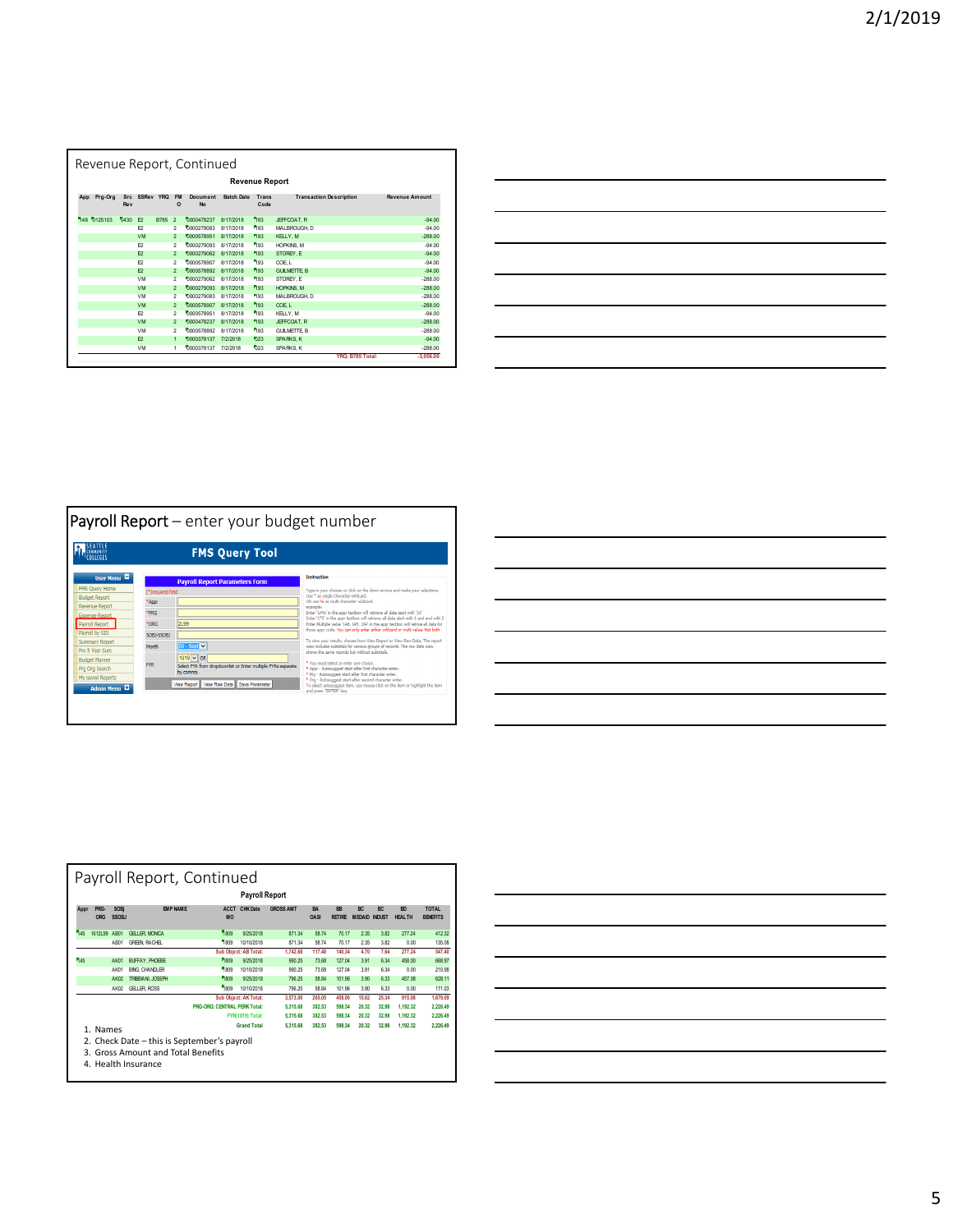|                                                           |              |               |           |                          |                          | <b>Expense Report</b>               |               |                              |                     |                    |                    |
|-----------------------------------------------------------|--------------|---------------|-----------|--------------------------|--------------------------|-------------------------------------|---------------|------------------------------|---------------------|--------------------|--------------------|
| <b>APP</b><br>R                                           | PRG-<br>ORG  | SOBI<br>SSOBJ | ORDER NO  | <b>YRQ</b><br><b>FMO</b> |                          | PAYEE                               | BATCH<br>DATE | DOC/CHK NO TRNS              | CODE                | <b>ENC/LIC AMT</b> | <b>EXPENSE AMT</b> |
| 145                                                       | 1612L99 AB01 |               |           | 3                        | <b>PAYROLL EXPENSE</b>   | 180915                              | 9/19/2018     | non                          | Time <sub>2</sub>   | 0.00               | 871.34             |
| 145                                                       | 1612L99 AB01 |               |           | $\overline{3}$           | <b>PAYROLL EXPENSE</b>   | 180930                              | 10/4/2018     | non.                         | <b>Box</b>          | 0.00               | 871.34             |
|                                                           |              |               |           |                          |                          |                                     |               | Sub Oblect: AB Total:        |                     | 0.00               | 1.742.68           |
| 145                                                       | 1612L99 AK01 |               |           | $\overline{3}$           | <b>PAYROLL EXPENSE</b>   | 180915                              | 9/19/2018     | 09A                          | <b>boz</b>          | 0.00               | 990.25             |
| 545                                                       | 1612L99 AK01 |               |           | $\overline{\mathbf{a}}$  | <b>PAYROLL EXPENSE</b>   | 180930                              | 10/4/2018     | non.                         | <b>Box</b>          | 0.00               | 990.25             |
| 145                                                       | 1612L99 AK02 |               |           | $\overline{3}$           | <b>PAYROLL EXPENSE</b>   | 180915                              | 9/19/2018     | <b>DRA</b>                   | <b>Ting</b>         | 0.00               | 796.25             |
| 145                                                       | 1612L99 AK02 |               |           | $\overline{\mathbf{a}}$  | <b>PAYROLL EXPENSE</b>   | 180930                              | 10/4/2018     | non.                         | <b>Box</b>          | 0.00               | 796.25             |
|                                                           |              |               |           |                          |                          |                                     |               | Sub Object: AK Total:        |                     | 0.00               | 3.573.00           |
|                                                           |              |               |           |                          |                          |                                     |               | Object: A Total:             |                     | 0.00               | 5.315.68           |
| 145                                                       | 1612L99 BA   |               |           | 3                        | <b>PAYROLL EXPENSE</b>   | 180915                              | 9/19/2018     | <b>DRA</b>                   | 002                 | 0.00               | 191.26             |
| 145                                                       | 1612L99 BA   |               |           | 3                        | <b>PAYROLL EXPENSE</b>   | 180930                              | 10/4/2018     | non.                         | <b>Box</b>          | 0.00               | 191.27             |
|                                                           |              |               |           |                          |                          |                                     |               | Sub Object: BA Total:        |                     | 0.00               | 382.53             |
| 145                                                       | 1612199 RR   |               |           | $\overline{3}$           | <b>PAYROLL EXPENSE</b>   | 180915                              | 9/19/2018     | non                          | <b>Finn</b>         | 0.00               | 299.17             |
| 145                                                       | 1612L99 BB   |               |           | $\overline{3}$           | <b>PAYROLL EXPENSE</b>   | 180930                              | 10/4/2018     | non.                         | <b>Box</b>          | 0.00               | 299.17             |
|                                                           |              |               |           |                          |                          |                                     |               | Sub Object: BB Total:        |                     | 0.00               | 598.34             |
| 145                                                       | 1612L99 BC   |               |           | 3                        | <b>PAYROLL EXPENSE</b>   | 180915                              | 9/19/2018     | 09A                          | 602                 | 0.00               | 26.65              |
| 145                                                       | 1612L99 BC   |               |           | 3                        | <b>PAYROLL EXPENSE</b>   | 180930                              | 10/4/2018     | 09B                          | Rev.                | 0.00               | 26.65              |
|                                                           |              |               |           |                          |                          |                                     |               | Sub Object: BC Total:        |                     | 0.00               | 53.30              |
| 145                                                       | 1612199 RD   |               |           | $\overline{\mathbf{a}}$  | <b>PAYROLL EXPENSE</b>   | 180915                              | 9/19/2018     | noa                          | <b>Finn</b>         | 0.00               | 1.192.32           |
|                                                           |              |               |           |                          |                          |                                     |               | Sub Object: BD Total:        |                     | n nn               | 1.192.32           |
| 145                                                       | 1612L99 BF   |               | FY2018-19 | $\mathbf{a}$             | LINEMER OV MENT RESERVES |                                     | 9/30/2018     | SEPT 2018                    | <b>Prop</b>         | 0.00               | 53.15              |
|                                                           |              |               |           |                          |                          |                                     |               | Sub Object: BF Total:        |                     | 0.00               | 53.15              |
|                                                           |              |               |           |                          |                          |                                     |               | <b>Object: B Total:</b>      |                     | 0.00               | 2.279.64           |
| Organized by object<br>4. Unemployment Reserves - 1% of A |              |               |           |                          |                          |                                     |               | PRG ORG: CENTRAL PERK Total: |                     | 0.00               | 7.595.32           |
|                                                           | No names     |               |           |                          |                          | 5. October Payroll - November dates |               | FYR(1819) Total:             |                     | 0.00               | 7.595.32           |
|                                                           |              |               |           |                          |                          |                                     |               |                              | <b>Grand Total:</b> | 0.00               | 7.595.32           |

| <u> 1989 - Johann Harry Harry Harry Harry Harry Harry Harry Harry Harry Harry Harry Harry Harry Harry Harry Harry H</u>                                                                                                             |  |  |
|-------------------------------------------------------------------------------------------------------------------------------------------------------------------------------------------------------------------------------------|--|--|
| the contract of the contract of the contract of the contract of the contract of                                                                                                                                                     |  |  |
| <u>experience</u> and the second contract of the second second contract of the second second second second second second second second second second second second second second second second second second second second second s |  |  |
|                                                                                                                                                                                                                                     |  |  |
|                                                                                                                                                                                                                                     |  |  |

| <b>Budget</b><br>Planner   |     | Projected FYR budget for the object is updated with change dollar amount.<br>Date: 1/26/2019<br>(")required field<br>Enter your budget PRG ORG and the Fiscal Year you want your estimate base on.<br>Budget PRG ORG Code | 1612V21            |    | <b>SCCD Budget Planner</b> |                  |  |  |  |  |  |
|----------------------------|-----|---------------------------------------------------------------------------------------------------------------------------------------------------------------------------------------------------------------------------|--------------------|----|----------------------------|------------------|--|--|--|--|--|
| <b>User Menu</b>           |     | $1819 -$<br>'FYR Estimate base on:                                                                                                                                                                                        |                    |    |                            |                  |  |  |  |  |  |
| <b>FMS Ouerv Home</b>      |     |                                                                                                                                                                                                                           | Load Data<br>Clear |    |                            |                  |  |  |  |  |  |
| <b>Budget Report</b>       | Obj | <b>Title</b>                                                                                                                                                                                                              | <b>FYR Budget</b>  |    | <b>Budget Change(+/-)</b>  | <b>Projected</b> |  |  |  |  |  |
| <b>Revenue Report</b>      |     |                                                                                                                                                                                                                           |                    |    |                            | <b>Budget</b>    |  |  |  |  |  |
| <b>Expense Report</b>      |     | SALARIES AND WAGES                                                                                                                                                                                                        | 131,080,00         | l3 | % OR \$ 0                  | 135.012.40       |  |  |  |  |  |
| <b>Pavroll Report</b>      | B   | <b>EMPLOYEE RENEETTS</b>                                                                                                                                                                                                  | 39,275.00          | 3  | 96 OR \$10                 | 40,453.25        |  |  |  |  |  |
| Payroll by SID             | c   | PERSONAL SERVICES                                                                                                                                                                                                         | 20,000,00          | lo | <b>% OR \$0</b>            | 20,000,00        |  |  |  |  |  |
| <b>Summary Report</b>      | E   | GOODS AND SERVICES.                                                                                                                                                                                                       | 38,219,00          | o  | % OR \$5000                | 43,219.00        |  |  |  |  |  |
| Pre 5 Year Sum             | F   | COST OF GOODS SOLD.                                                                                                                                                                                                       | 0.00               | lo | % OR \$0                   | 0.00             |  |  |  |  |  |
| <b>Budget Planner</b>      | G   | <b>TRAVEL</b>                                                                                                                                                                                                             | 14,850.00          | lo | % OR \$ -5000              | 9,850.00         |  |  |  |  |  |
| Pra Ora Search             |     | CAP FIXED ASSETS                                                                                                                                                                                                          | 0.00               | lo | % OR \$ 0                  | 0.00             |  |  |  |  |  |
|                            | ĸ   | <b>NONCAP FIXED ASSETS</b>                                                                                                                                                                                                | 0.00               | o  | <b>% OR \$0</b>            | 0.00             |  |  |  |  |  |
| My saved Reports           | м   | INTERAGNCY/FND TRNSF                                                                                                                                                                                                      | 0.00               | lo | % OR \$ 0                  | 0.00             |  |  |  |  |  |
| 1. Revenue = Expenses so   | N   | GRANTS AND SUBSIDIES.                                                                                                                                                                                                     | 14,000.00          | lo | <b>% OR \$0</b>            | 14,000.00        |  |  |  |  |  |
| \$0 Projected Budget       | p   | <b>DEBT SERVICE</b>                                                                                                                                                                                                       | 0.00               | lo | % OR \$0                   | 0.00             |  |  |  |  |  |
|                            | R   | <b>TEMPORARY</b>                                                                                                                                                                                                          | 0.00               | lo | % OR \$0                   | 0.00             |  |  |  |  |  |
| 2. I increased this grant  | s   | <b>INTERAGENCY REIMBURS</b>                                                                                                                                                                                               | $-263,978,00$      | Го | % OR \$-5307.27            | $-269,285.27$    |  |  |  |  |  |
| budget by \$5,300          |     | <b>TRANSFER OF CHARGES</b>                                                                                                                                                                                                | 6,554.00           | 13 | % OR \$0                   | 6,750.62         |  |  |  |  |  |
| 3. Trying using your state | w   | DEPRECIAT AND AMORT                                                                                                                                                                                                       | 0.00               | Го | 96 OR \$10                 | 0.00             |  |  |  |  |  |
| budget                     |     |                                                                                                                                                                                                                           | Total: 0.00        |    |                            | 0.00             |  |  |  |  |  |

| the control of the control of the                           |  |                          |
|-------------------------------------------------------------|--|--------------------------|
|                                                             |  |                          |
|                                                             |  |                          |
|                                                             |  |                          |
| <u> 1989 - Johann Stoff, amerikansk politiker (d. 1989)</u> |  |                          |
|                                                             |  |                          |
|                                                             |  |                          |
|                                                             |  |                          |
|                                                             |  |                          |
|                                                             |  |                          |
|                                                             |  | $\overline{\phantom{a}}$ |
|                                                             |  |                          |
| the control of the control of the control of                |  |                          |
|                                                             |  |                          |



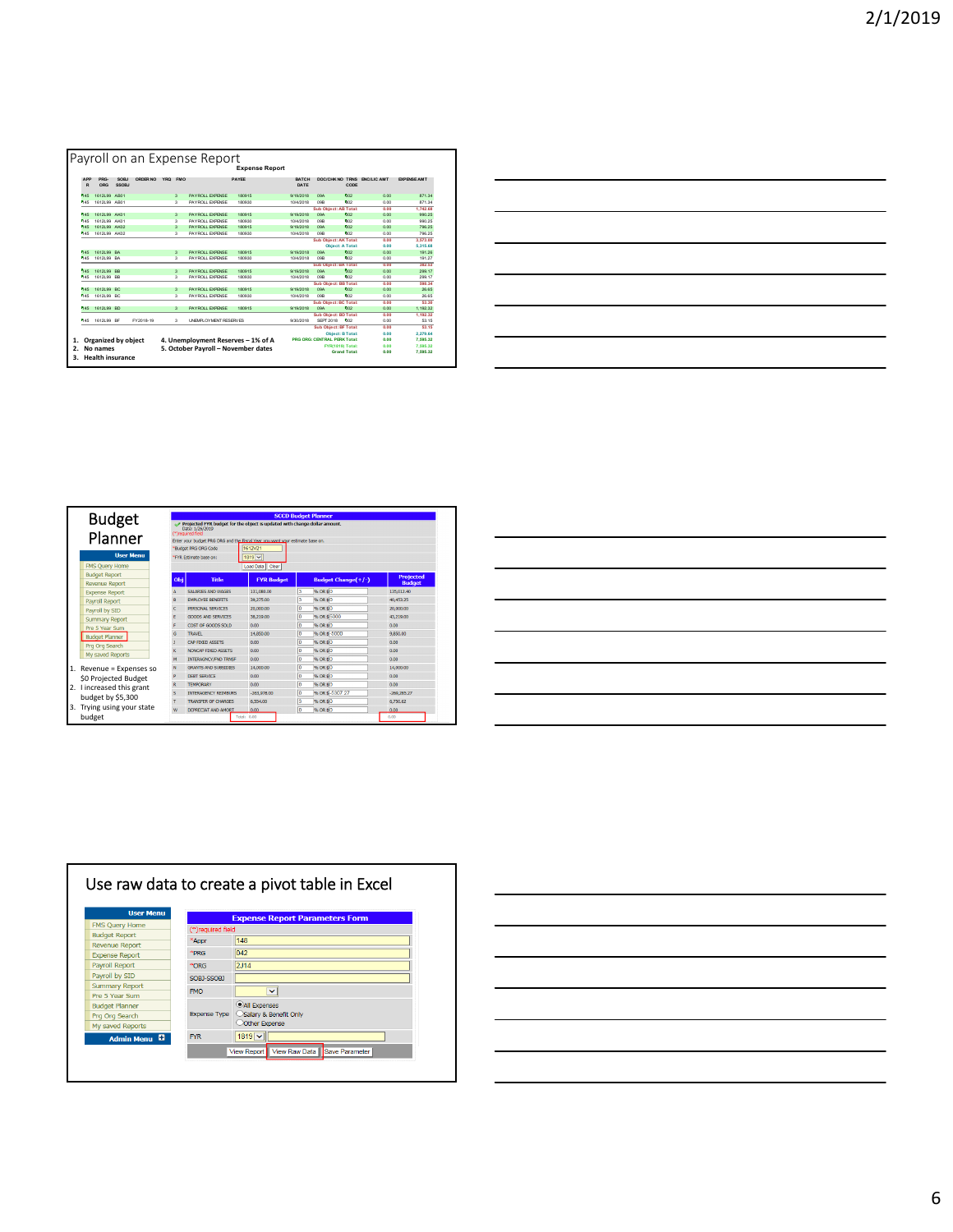|            | PYR:1819 - Expertes Report |                        |            |               |             |           |              |                                 |                    |                                            |
|------------|----------------------------|------------------------|------------|---------------|-------------|-----------|--------------|---------------------------------|--------------------|--------------------------------------------|
|            | ю                          | <b>A</b>               | of $2.7$   | $\rightarrow$ | ы           | О         | ⊝            | $\overline{\mathbf{v}}$<br>100% | ఊ<br>$\boxdot$     | Find I Next                                |
| <b>FYR</b> | <b>APPR</b><br>IN          | <b>PRG ORG PRG ORG</b> | <b>IND</b> | IND           | OBJECT SOBJ |           | <b>SSOBJ</b> | TITLE                           | Excel              | RNS DESC                                   |
| 1819       | 148                        | 0422.114               | 042        | 2J14          | F           | <b>FA</b> |              |                                 | PDF                | se Tax for '\$'35.05 purcha                |
| 1819       | 148                        | 0422.114               | 042        | 2J14          | F           | <b>FA</b> |              |                                 |                    | DHNNY'S SELECTED.<br><b>FFD</b>            |
| 1819       | 148                        | 0422.114               | 042        | 2.114         | F           | <b>FA</b> |              |                                 | Word<br>۰          | <b>UKOVATY, LOUIS</b>                      |
| 1819       | 148                        | 0422.114               | 042        | 2.114         | F           | <b>FA</b> |              |                                 | B51138             | <b>1 II ESCHI MARKET</b>                   |
| 1819       | 148                        | 0422.114               | 042        | 2.114         | E           | EA        |              |                                 | B51139             | 1 WORLD SPICE<br><b>MERCHANTS</b>          |
| 1819       | 148                        | 0422J14                | 042        | 2J14          | E           | FΔ        |              |                                 | <b>B51139</b>      | 1 WOLF FORK<br><b>APIARIES</b>             |
| 1819       | 148                        | 0422J14                | 042        | 2J14          | F           | FA        |              |                                 | <b>B51139</b>      | <b>WISMETTAC ASIAN</b><br><b>FOODS</b>     |
| 1819       | 148                        | 0422.114               | 042        | 2.114         | E           | EA        |              |                                 | B51139             | 1 COCA-COLA ENTERPRISE<br>-NW DIV.         |
| 1819       | 1.48                       | 0422J14                | 042        | 2J14          | F           | FΔ        |              |                                 | <b>B51138</b><br>٩ | 2 SPRINGRAIN FARM &<br>ORCHARD, INC.       |
| 1819       | 148                        | 0422-114               | 042        | 2.114         | F           | FA        |              |                                 | <b>B51137</b>      | 2 CHARLIF'S<br><b>PRODUCE</b>              |
| 1819       | 148                        | 0422.114               | 042        | 2J14          | F           | FA        |              |                                 | <b>B51138</b>      | 2 NW AGRICULTURE<br><b>BUSINESS CENTER</b> |
| 1819       | 148                        | 0422J14                | 042        | 2J14          | E           | FA        |              |                                 | B51138             | 2 MIKUNI WILD<br><b><i>ARPAIR</i></b>      |

|                                                            | the control of the control of the control of the control of the control of the control of the control of the control of the control of the control of the control of the control of the control of the control of the control |  |
|------------------------------------------------------------|-------------------------------------------------------------------------------------------------------------------------------------------------------------------------------------------------------------------------------|--|
|                                                            |                                                                                                                                                                                                                               |  |
| <u> 1989 - Johann Stoff, amerikansk politiker (* 1908)</u> |                                                                                                                                                                                                                               |  |
|                                                            |                                                                                                                                                                                                                               |  |
|                                                            |                                                                                                                                                                                                                               |  |
|                                                            |                                                                                                                                                                                                                               |  |

| 1. Insert Tab 2. Click on Pivot Table |                        |                             |                                               |                       |                                         |                  |                                |                              |                                       |               |                 |                                |           |                                                     |                                         |                                 |
|---------------------------------------|------------------------|-----------------------------|-----------------------------------------------|-----------------------|-----------------------------------------|------------------|--------------------------------|------------------------------|---------------------------------------|---------------|-----------------|--------------------------------|-----------|-----------------------------------------------------|-----------------------------------------|---------------------------------|
|                                       | File                   | Home                        | Insert                                        | Page Layout           |                                         | Formulas         | Data                           | Review                       | Yiew                                  | Add-ins       | Acrobat         | Team                           |           | Q Tell me what you want to do                       |                                         |                                 |
|                                       | PivotTable Recommended | i5<br>PivotTables<br>Tables | Table                                         | г<br>Pictures Online  | ÷<br>Pictures @+"<br><b>Hustrations</b> | $-50 -$          | Store<br>My Addrins<br>Add.ins |                              | $\mathbf{R}$<br>Recommended<br>Charts | 山田市<br>Charts | 高<br>PivotChart | Ibd<br>3D<br>Map -<br>ra Texas | ↜<br>Line | m<br>dia.<br>Win/<br>Column<br>Loss<br>Sparklines   | ь.<br>$-1$<br>Sicer Timeline<br>Filters | ŧ.<br>Hyperlin<br>Links         |
|                                       | 41                     |                             | $\mathbf{r}$ : $\times$ $\times$ $\mathbf{r}$ |                       | <b>FYR</b>                              |                  |                                |                              |                                       |               |                 |                                |           |                                                     |                                         |                                 |
|                                       | A<br><b>FYR</b><br>1   | 6                           | ċ<br>APPR IN PRG ORG                          | D<br>PRG<br><b>NO</b> | ORG<br><b>IND</b>                       | F<br>OBJECT SOBJ | G                              | $\mathbf{H}$<br><b>SSOBJ</b> | TITLE                                 |               | ORDER<br>NO     | ĸ<br><b>YRO</b>                |           | M<br><b>FMO TRNS DESC</b>                           |                                         | $\mathbf{N}$<br><b>BTCH DAY</b> |
|                                       | 1819<br>ż              | 148                         | 0422314                                       | 1042                  | 2314                                    | ĪΕ               | EA                             |                              |                                       |               | 4918073         |                                |           | 1 Use Tax for \$35.05 purchase                      |                                         | 7/25/2018                       |
|                                       | 1819<br>R              | 148                         | 0422314                                       | 042                   | 2314                                    | ĪΕ               | FA                             |                              |                                       |               | 4918073         |                                |           | LIOHNYS SELECTED SEED.                              |                                         | 7/25/2018                       |
|                                       | 1819                   | 148                         | 0422.114                                      | 042                   | 2.114                                   |                  | EA                             |                              |                                       |               | 8611373         |                                |           | <b>SUKOVATY LOUIS</b>                               |                                         | 7/30/2018                       |
|                                       | 1819<br>s              | 148                         | 0422.114                                      | 042                   | 2.114                                   | F                | EA                             |                              |                                       |               | B611382         |                                |           | <b>II FSCHLMARKET</b>                               |                                         | 7/30/2018                       |
|                                       | 1819                   | 148                         | 0422.114                                      | 042                   | 2.114                                   | F                | EA                             |                              |                                       |               | B611396         |                                |           | <b>IWORLD SPICE MERCHANTS</b>                       |                                         | 7/30/2018                       |
|                                       | 1819                   | 148                         | 0422.114                                      | 042                   | 2.114                                   | F                | <b>FA</b>                      |                              |                                       |               | B511394         |                                |           | <b>I WOLF FORK APIARIES</b>                         |                                         | 7/30/2018                       |
|                                       | 1819                   | 148                         | 0422.114                                      | 012                   | 2,114                                   | Ē                | EA                             |                              |                                       |               | B511393         |                                |           | <b>WISMETTAC ASIAN FOODS</b>                        |                                         | 7/30/2018                       |
|                                       | 1819                   | 148                         | 0422.114                                      | 042                   | 2,114                                   | E                | FA                             |                              |                                       |               | B511390         |                                |           | COCA-COLA ENTERPRISES -<br>MW DIV                   |                                         | 7/30/2018                       |
|                                       | 1819<br>10             | 148                         | 0422J14                                       | 042                   | 2314                                    | ╔                | FA                             |                              |                                       |               | <b>R611389</b>  |                                |           | 2 SPRINGRAIN FARM &<br>ORCHARD INC.                 |                                         | 8/1/2018                        |
|                                       | 1819<br>11             | 148                         | 0422.114                                      | 042                   | 2.114                                   | F                | FA                             |                              |                                       |               | <b>B511371</b>  |                                |           | 2 CHARLIE'S PROOFICE                                |                                         | 8/1/2018                        |
|                                       | 1819<br>12             | 148                         | 0422314                                       | 042                   | 2314                                    | ĪΕ               | İΕΔ                            |                              |                                       |               | 8511388         |                                |           | 2 MW AGRICULTURE BUSINESS 8/1/2018<br><b>CENTER</b> |                                         |                                 |
|                                       | 1819<br>13             | 148                         | 0422.114                                      | 042                   | 2314                                    |                  | EA                             |                              |                                       |               | <b>B611306</b>  |                                |           | 2 MIKUNI WILD HARVEST                               |                                         | 8/1/2018                        |
|                                       | 1819<br>14             | 148                         | 0422114                                       | 042                   | 2314                                    | Ē                | EA                             |                              |                                       |               | B311387         |                                |           | 2 PETERSON COMPANY                                  |                                         | 8/1/2018                        |
|                                       | 1819<br>15             | 148                         | 0422.114                                      | 042                   | 2.114                                   | E                | EA                             |                              |                                       |               | B511370         |                                |           | 2 CAPE CLEARE EISHERY                               |                                         | 8/1/2018                        |
|                                       | 1819<br>16             | 148                         | 0422J14                                       | 042                   | 2,114                                   | E                | EA                             |                              |                                       |               | B511392         |                                |           | 2 WILD SALMON SEAFOODS                              |                                         | 8/1/2018                        |
|                                       | 1819<br>17             | 148                         | 0422.114                                      | 042                   | 2.114                                   | E                | EA                             |                              |                                       |               | B511391         |                                |           | 2 SYSCO FOOD SERVICES OF<br><b>SEATTLE</b>          |                                         | 8/1/2018                        |
|                                       | 1819<br>18             | 148                         | 0422J14                                       | 042                   | 2J14                                    | ĪΕ               | EA                             |                              |                                       |               | B511383         |                                |           | 2 SALVO, JASON                                      |                                         | 8/1/2018                        |

| <u> 1989 - Andrea Andrew Maria (h. 1989).</u>                                                                         |  |  |  |
|-----------------------------------------------------------------------------------------------------------------------|--|--|--|
| <u> 1989 - Andrea Santa Andrea Andrea Andrea Andrea Andrea Andrea Andrea Andrea Andrea Andrea Andrea Andrea Andr</u>  |  |  |  |
|                                                                                                                       |  |  |  |
|                                                                                                                       |  |  |  |
|                                                                                                                       |  |  |  |
| <u> 1989 - Johann Stoff, deutscher Stoff, der Stoff, der Stoff, der Stoff, der Stoff, der Stoff, der Stoff, der S</u> |  |  |  |

|                                                                                                    |            |                              |                 |                   |                   |                    |               |                                                 |                                                          |                                            |                 |        | 1. Select range of data you want in the pivot table 2. Choose location of pivot table |                  |
|----------------------------------------------------------------------------------------------------|------------|------------------------------|-----------------|-------------------|-------------------|--------------------|---------------|-------------------------------------------------|----------------------------------------------------------|--------------------------------------------|-----------------|--------|---------------------------------------------------------------------------------------|------------------|
|                                                                                                    |            | Home                         | Intert          | Page Layout       |                   | Formulas           | Data          | <b>Review</b>                                   | Add-ins<br>View                                          | Acrobat                                    | Team            |        | O Tell me what you want to do                                                         |                  |
|                                                                                                    |            |                              |                 |                   |                   |                    |               |                                                 |                                                          |                                            |                 |        |                                                                                       |                  |
| 15<br>IJ<br>$\mathbf{r}$<br>E.<br>$-$<br>ıõ<br>ill Store<br>Put<br>W<br>litr.<br>lla.<br>124<br>25 |            |                              |                 |                   |                   |                    |               |                                                 |                                                          | €                                          |                 |        |                                                                                       |                  |
|                                                                                                    |            | PivotTable Recommended Table |                 | Pictures          | Online            |                    | St My Add-ins |                                                 | Recommended                                              | PivotChart                                 | 10              | Line   | Column Win/<br>Slicer Timeline                                                        | <b>Hyperlink</b> |
|                                                                                                    |            | <b>PivotTables</b>           |                 |                   | Pictures di+      |                    |               |                                                 | Charls                                                   |                                            | Mag             |        | Loss                                                                                  |                  |
|                                                                                                    |            | Tables                       |                 |                   | Illustrations     |                    | Add-ins       |                                                 | Charts                                                   |                                            | Tours<br>$\sim$ |        | Sparklines<br>Fiters                                                                  | Links            |
| A1                                                                                                 |            | ٠                            | $\checkmark$    | fx.               | <b>EYR</b>        |                    |               |                                                 |                                                          |                                            |                 |        |                                                                                       |                  |
|                                                                                                    | A          | R                            | c               | n                 | F                 | F                  | G             | H                                               | п                                                        | - 11                                       | ĸ               | t.     | M                                                                                     | N                |
|                                                                                                    | <b>FYR</b> |                              | APPR IN PRG ORG | PRG<br><b>RID</b> | <b>CRG</b><br>IND | <b>OBJECT SOBJ</b> |               | <b>SSOBJ</b>                                    | <b>TITLE</b>                                             | ORDER YRQ<br><b>NO</b>                     |                 |        | <b>FMO TRNS DESC</b>                                                                  | <b>BTCH DATE</b> |
|                                                                                                    | 1819       | 148                          | 0422114         | M <sub>2</sub>    | 2J14              |                    | FA            |                                                 |                                                          | 4918073                                    |                 |        | Use Tax for \$35.05 purchase                                                          | 7/25/2018        |
| ,                                                                                                  | 1819       | 148                          | 0422314         | 042               | 2J14              |                    | EA            |                                                 |                                                          |                                            |                 |        | <b>DHINY'S SELECTED SEED</b>                                                          | 7/25/2018        |
| R                                                                                                  |            |                              |                 |                   |                   |                    |               | $\n  F 33\n$<br>Create PivotTable               |                                                          |                                            |                 |        |                                                                                       |                  |
|                                                                                                    | 1819       | 148                          | 0422314         | 1042              | 2.14              |                    | EA            |                                                 | Choose the data that you want to analyze                 |                                            |                 |        | <b>LIKOVATY, LOUIS</b>                                                                | 7/30/2018        |
|                                                                                                    | 1819       | 148                          | 0422.114        | <b>M2</b>         | 2.114             |                    | EA            | @ Select a table or range<br><b>ESCHLMARKET</b> |                                                          |                                            |                 |        | 7/30/2018                                                                             |                  |
| ø                                                                                                  | 1819       | 148                          | 0422J14         | 042               | 2J14              |                    | FA            |                                                 | Table/Range: DataExpl\$A:\$R                             |                                            |                 |        | <b><i>IORLD SPICE MERCHANTS</i></b>                                                   | 7/30/2018        |
|                                                                                                    | 1819       | 148                          | 0422314         | 042               | 2J14              |                    | FA            |                                                 | C) Use an external data source                           |                                            |                 |        | <b><i>FORK APVARES</i></b>                                                            | 7/30/2018        |
| ×                                                                                                  | 1819       | 148                          | 0422314         | 042               | 2314              |                    | FΔ            |                                                 | Choose Connection                                        |                                            |                 |        | <b>ISMETTAC ASIAN FOODS</b>                                                           | 7/30/2018        |
|                                                                                                    | 1819       | 148                          | 0422314         | 1042              | 2.14              |                    | EA            |                                                 | Connection pages                                         |                                            |                 |        | <b>DCA-COLA ENTERPRISES</b>                                                           | 7/30/2018        |
|                                                                                                    |            |                              |                 |                   |                   |                    |               |                                                 | C: Use this workbook's Data Model                        |                                            |                 |        | <b>W DOV</b>                                                                          |                  |
| 10                                                                                                 | 1819       | 148                          | 0422114         | 632               | 2J14              |                    | FA            |                                                 | Choose where you want the PirotTable report to be placed | <b>PRINGRAN FARM &amp;</b><br>RCHARD, INC. | 8/1/2018        |        |                                                                                       |                  |
| 11                                                                                                 | 1819       | 148                          | 0422114         | 042               | 2J14              |                    | FΔ            |                                                 | 60 New Worksheet                                         |                                            |                 |        | HARLIE'S PRODUCE                                                                      | 8/1/2018         |
|                                                                                                    | 1819       | 148                          | 0422314         | 042               | 2314              |                    | FA            |                                                 | <b>C</b> Existing Worksheet                              |                                            |                 |        | <b>M AGRICULTURE BUSINESS 8/1/2018</b>                                                |                  |
| 12                                                                                                 |            |                              |                 |                   |                   |                    |               |                                                 | Location:                                                |                                            |                 | 74     | <b>ENTER</b>                                                                          |                  |
|                                                                                                    | 13 1819    | 148                          | 0422.114        | <b>M2</b>         | 2.114             |                    | FA            |                                                 | Choose whether you want to analyze multiple tables.      |                                            |                 |        | <b>IKUM WILD HARVEST</b>                                                              | 8/1/2018         |
|                                                                                                    | 1411819    | 148                          | 0422.114        | 042               | 2.114             |                    | FA            |                                                 | Mod this data to the Data Model                          |                                            |                 |        | <b>ETERSON COMPANY</b>                                                                | 8/1/2018         |
|                                                                                                    | 15 (1819)  | 148                          | 0422114         | 042               | 2J14              |                    | FΔ            |                                                 |                                                          |                                            |                 |        | APE CLEARE FISHERY                                                                    | 8/1/2018         |
|                                                                                                    | 16 1819    | 148                          | 0422314         | 1042              | 2314              |                    | EA            |                                                 |                                                          | 0K                                         |                 | Cancel | <b>ILD SALMON SEAFOODS</b>                                                            | 8/1/2018         |
|                                                                                                    | 1819       | 148                          | 0422.114        | <b>M2</b>         | 2J14              |                    | EA            |                                                 |                                                          |                                            |                 |        | <b><i>VSCO FOOD SERVICES OF</i></b>                                                   | 8/1/2018         |
| 17                                                                                                 |            |                              |                 |                   |                   |                    |               |                                                 |                                                          |                                            |                 |        | <b>SEATTLE</b>                                                                        |                  |
| 18                                                                                                 | 1819       | 148                          | 0422114         | 042               | 2J14              |                    | FA            |                                                 |                                                          | <b>B511383</b>                             |                 |        | 2 SALVO, JASON                                                                        | 8/1/2018         |
|                                                                                                    |            | DataExp                      |                 | ④                 |                   |                    |               |                                                 |                                                          |                                            |                 |        | $\overline{1}$                                                                        |                  |

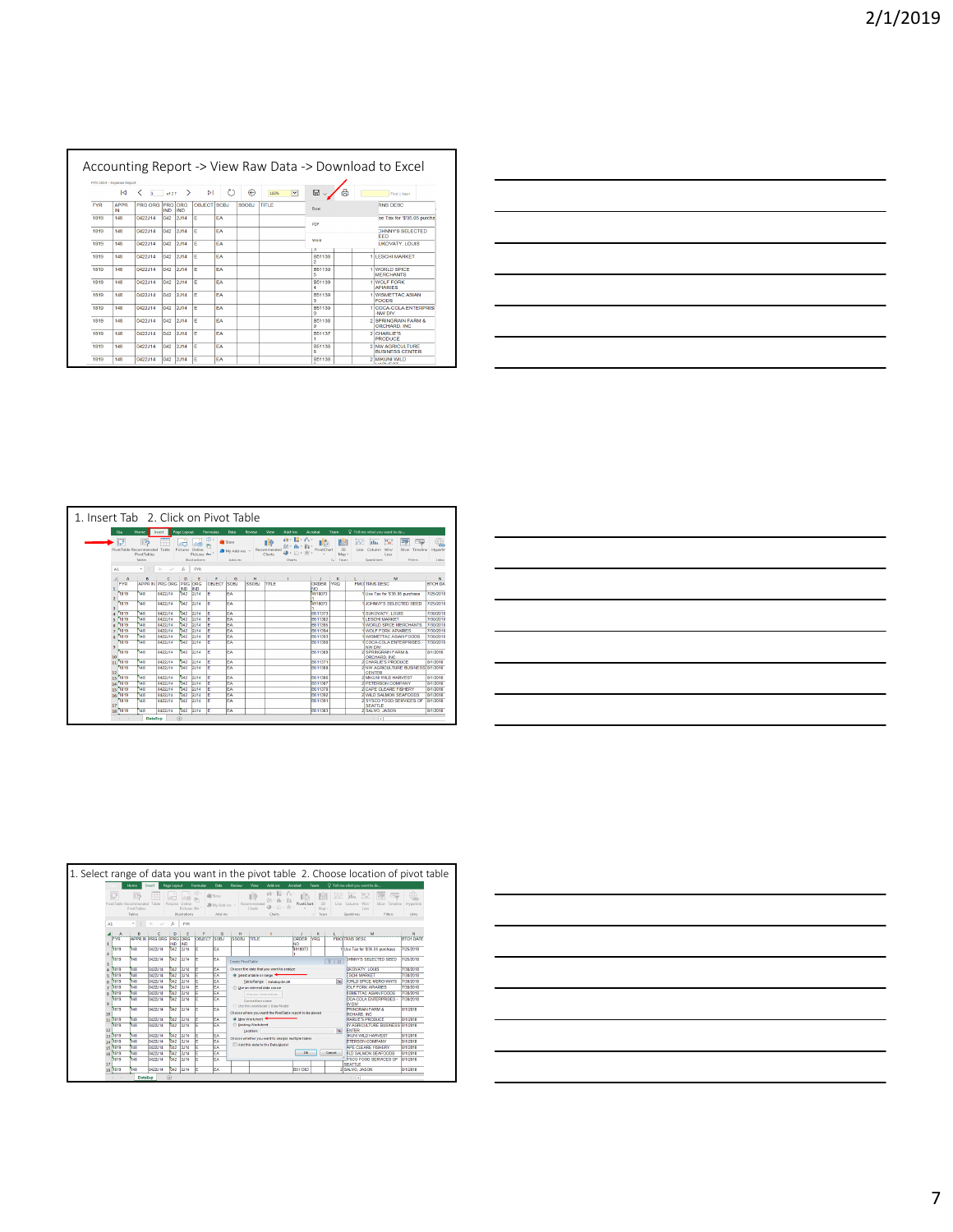| <b>SystTable Name: Active Field:</b><br>+ Group Selection<br>屋<br>小<br>岩<br>$\sim$<br>$-10$<br><b>Cill</b> Ungroup<br><b>PivotTable1</b><br>Sum of EXP AMT<br>Drill Drill <<br>Refresh Change Data<br>Fiter<br>Insert<br>Iroen<br>A Options -<br><b>The Field Settings</b><br><b>Th</b> Group Field<br>Uo -<br>Down<br>Timeline Connections<br>Sácer<br>$\sim$<br><b>PleatTable</b><br>Adive Field<br>Group<br>Filter<br>Data<br>$\times$<br>ĥ.<br>Sum of EXP AMT<br>ΔA<br>÷<br>$\checkmark$<br>c<br>B.<br>D<br>Ε<br>F.<br>G<br>Δ<br><b>YRO</b><br><b>CAJI)</b><br>ĕ<br>(AII)<br>$\overline{2}$<br><b>ORDER NO</b><br>ä<br>4 Sum of EXP AMT<br>Column Labels<br>$\overline{\phantom{a}}$<br>5 Row Labels<br>$\mathbf{1}$<br>$\overline{2}$<br>$\overline{\mathbf{3}}$<br>4<br>5<br>s.<br>6<br><b>7 SHARLIF'S PRODUCE</b><br>٠<br>8 AMZN MKTP LIS*MR38F4PF1<br>27.97<br>9 AMZN MKTP US*M&ARF69F1 AM<br>30.36<br><b>ID CAFFF VITA</b><br>212.5<br>1186.72<br>1140.7<br>1501.51<br><b>11 CAPE CLEARE FISHERY</b><br>٥<br>1014.75<br>906.25<br><b>12 CHARLIE'S PRODUCE</b><br>4991.95<br>5712.94<br>2492<br>6210.38<br>13 CHEF RUBBER<br>214.95<br>14 COCA-COLA ENTERPRISES -NW DIV.<br>b. | E Clear v<br>F& Fields, Items, & Sets -<br>Æ<br><b>B</b><br>۹.<br>B<br>ı.<br>a<br>El Select -<br>III. OLAP Tools -<br>Field<br>$+1$<br><b>PivotChart Recommended</b><br>Field<br>OR Relationships<br><b>F2 Move PivotTable</b><br>Source v<br>PivotTables<br><b>Buttons Headers</b><br>List.<br>Actions<br>Calculations<br>Tools<br><b>Show</b><br>M<br>ĸ<br>N<br>H<br>$\blacksquare$<br>$\overline{\phantom{a}}$<br>-<br>- 1<br>PivotTable Fields<br>Choose fields to add to report:<br><b>Search</b><br>7 Grand Total<br><b>Contractor</b><br>٨<br><b>OBJECT</b><br>٥<br><b>CORP</b><br>27.97<br>SSORI<br>30.36<br>$T$ times<br>4942.84<br>901.41 |
|----------------------------------------------------------------------------------------------------------------------------------------------------------------------------------------------------------------------------------------------------------------------------------------------------------------------------------------------------------------------------------------------------------------------------------------------------------------------------------------------------------------------------------------------------------------------------------------------------------------------------------------------------------------------------------------------------------------------------------------------------------------------------------------------------------------------------------------------------------------------------------------------------------------------------------------------------------------------------------------------------------------------------------------------------------------------------------------------------------------------------------------------------------------------------------------|-----------------------------------------------------------------------------------------------------------------------------------------------------------------------------------------------------------------------------------------------------------------------------------------------------------------------------------------------------------------------------------------------------------------------------------------------------------------------------------------------------------------------------------------------------------------------------------------------------------------------------------------------------|
|                                                                                                                                                                                                                                                                                                                                                                                                                                                                                                                                                                                                                                                                                                                                                                                                                                                                                                                                                                                                                                                                                                                                                                                        |                                                                                                                                                                                                                                                                                                                                                                                                                                                                                                                                                                                                                                                     |
|                                                                                                                                                                                                                                                                                                                                                                                                                                                                                                                                                                                                                                                                                                                                                                                                                                                                                                                                                                                                                                                                                                                                                                                        |                                                                                                                                                                                                                                                                                                                                                                                                                                                                                                                                                                                                                                                     |
|                                                                                                                                                                                                                                                                                                                                                                                                                                                                                                                                                                                                                                                                                                                                                                                                                                                                                                                                                                                                                                                                                                                                                                                        |                                                                                                                                                                                                                                                                                                                                                                                                                                                                                                                                                                                                                                                     |
|                                                                                                                                                                                                                                                                                                                                                                                                                                                                                                                                                                                                                                                                                                                                                                                                                                                                                                                                                                                                                                                                                                                                                                                        |                                                                                                                                                                                                                                                                                                                                                                                                                                                                                                                                                                                                                                                     |
|                                                                                                                                                                                                                                                                                                                                                                                                                                                                                                                                                                                                                                                                                                                                                                                                                                                                                                                                                                                                                                                                                                                                                                                        |                                                                                                                                                                                                                                                                                                                                                                                                                                                                                                                                                                                                                                                     |
|                                                                                                                                                                                                                                                                                                                                                                                                                                                                                                                                                                                                                                                                                                                                                                                                                                                                                                                                                                                                                                                                                                                                                                                        |                                                                                                                                                                                                                                                                                                                                                                                                                                                                                                                                                                                                                                                     |
|                                                                                                                                                                                                                                                                                                                                                                                                                                                                                                                                                                                                                                                                                                                                                                                                                                                                                                                                                                                                                                                                                                                                                                                        |                                                                                                                                                                                                                                                                                                                                                                                                                                                                                                                                                                                                                                                     |
|                                                                                                                                                                                                                                                                                                                                                                                                                                                                                                                                                                                                                                                                                                                                                                                                                                                                                                                                                                                                                                                                                                                                                                                        |                                                                                                                                                                                                                                                                                                                                                                                                                                                                                                                                                                                                                                                     |
|                                                                                                                                                                                                                                                                                                                                                                                                                                                                                                                                                                                                                                                                                                                                                                                                                                                                                                                                                                                                                                                                                                                                                                                        |                                                                                                                                                                                                                                                                                                                                                                                                                                                                                                                                                                                                                                                     |
|                                                                                                                                                                                                                                                                                                                                                                                                                                                                                                                                                                                                                                                                                                                                                                                                                                                                                                                                                                                                                                                                                                                                                                                        |                                                                                                                                                                                                                                                                                                                                                                                                                                                                                                                                                                                                                                                     |
|                                                                                                                                                                                                                                                                                                                                                                                                                                                                                                                                                                                                                                                                                                                                                                                                                                                                                                                                                                                                                                                                                                                                                                                        |                                                                                                                                                                                                                                                                                                                                                                                                                                                                                                                                                                                                                                                     |
|                                                                                                                                                                                                                                                                                                                                                                                                                                                                                                                                                                                                                                                                                                                                                                                                                                                                                                                                                                                                                                                                                                                                                                                        |                                                                                                                                                                                                                                                                                                                                                                                                                                                                                                                                                                                                                                                     |
|                                                                                                                                                                                                                                                                                                                                                                                                                                                                                                                                                                                                                                                                                                                                                                                                                                                                                                                                                                                                                                                                                                                                                                                        |                                                                                                                                                                                                                                                                                                                                                                                                                                                                                                                                                                                                                                                     |
|                                                                                                                                                                                                                                                                                                                                                                                                                                                                                                                                                                                                                                                                                                                                                                                                                                                                                                                                                                                                                                                                                                                                                                                        | ORDER NO                                                                                                                                                                                                                                                                                                                                                                                                                                                                                                                                                                                                                                            |
|                                                                                                                                                                                                                                                                                                                                                                                                                                                                                                                                                                                                                                                                                                                                                                                                                                                                                                                                                                                                                                                                                                                                                                                        | 712<br>2633<br>$\vee$ YRO                                                                                                                                                                                                                                                                                                                                                                                                                                                                                                                                                                                                                           |
|                                                                                                                                                                                                                                                                                                                                                                                                                                                                                                                                                                                                                                                                                                                                                                                                                                                                                                                                                                                                                                                                                                                                                                                        | 1530.7<br>20937.97<br><b>CERAOL</b>                                                                                                                                                                                                                                                                                                                                                                                                                                                                                                                                                                                                                 |
|                                                                                                                                                                                                                                                                                                                                                                                                                                                                                                                                                                                                                                                                                                                                                                                                                                                                                                                                                                                                                                                                                                                                                                                        | 214.95<br>Drag fields between areas below:                                                                                                                                                                                                                                                                                                                                                                                                                                                                                                                                                                                                          |
|                                                                                                                                                                                                                                                                                                                                                                                                                                                                                                                                                                                                                                                                                                                                                                                                                                                                                                                                                                                                                                                                                                                                                                                        | ň                                                                                                                                                                                                                                                                                                                                                                                                                                                                                                                                                                                                                                                   |
| <b>IS CORFINI GOURMET</b><br>2738.77<br>2111.11 6180.86<br>1834.24                                                                                                                                                                                                                                                                                                                                                                                                                                                                                                                                                                                                                                                                                                                                                                                                                                                                                                                                                                                                                                                                                                                     | 13933.35<br>1068.37<br>III COLUMNS<br><b>T FUTERS</b>                                                                                                                                                                                                                                                                                                                                                                                                                                                                                                                                                                                               |
| 16 EX BEVERAGE COMPANY<br>416.14<br>538.27<br>۰                                                                                                                                                                                                                                                                                                                                                                                                                                                                                                                                                                                                                                                                                                                                                                                                                                                                                                                                                                                                                                                                                                                                        | 954.41<br><b>FMO</b><br>YRO<br>۰.                                                                                                                                                                                                                                                                                                                                                                                                                                                                                                                                                                                                                   |
| 17 FARMSTAND LOCAL FOODS<br>950.7<br>۰<br>879.61                                                                                                                                                                                                                                                                                                                                                                                                                                                                                                                                                                                                                                                                                                                                                                                                                                                                                                                                                                                                                                                                                                                                       | 313.99<br>2144.3<br>ORDER NO<br>٠                                                                                                                                                                                                                                                                                                                                                                                                                                                                                                                                                                                                                   |
| <b>18 FLANDERS ANDREW A-UWAJIMAYA</b><br>34.54                                                                                                                                                                                                                                                                                                                                                                                                                                                                                                                                                                                                                                                                                                                                                                                                                                                                                                                                                                                                                                                                                                                                         | 34.54                                                                                                                                                                                                                                                                                                                                                                                                                                                                                                                                                                                                                                               |
| 19 FORAGED AND FOUND EDIRLES<br>٠<br>336.5<br>275.5<br>111                                                                                                                                                                                                                                                                                                                                                                                                                                                                                                                                                                                                                                                                                                                                                                                                                                                                                                                                                                                                                                                                                                                             | 723<br><b>E VALUES</b><br>$\equiv$ soves                                                                                                                                                                                                                                                                                                                                                                                                                                                                                                                                                                                                            |
| 27.04<br>21.35<br><b>20 FRANZ FAMILY BAKERIES</b>                                                                                                                                                                                                                                                                                                                                                                                                                                                                                                                                                                                                                                                                                                                                                                                                                                                                                                                                                                                                                                                                                                                                      | 27.62<br>76.01<br>Sum of EXP A.,<br>TRAIS DESC.<br>$\bullet$                                                                                                                                                                                                                                                                                                                                                                                                                                                                                                                                                                                        |
| 21 GLORYBEE FOODS, INC.<br>634.12<br>860.41 1836.03 2523.71                                                                                                                                                                                                                                                                                                                                                                                                                                                                                                                                                                                                                                                                                                                                                                                                                                                                                                                                                                                                                                                                                                                            | 5854.27                                                                                                                                                                                                                                                                                                                                                                                                                                                                                                                                                                                                                                             |
| 22 HARTS FARM & HOMESTEAD<br>۰                                                                                                                                                                                                                                                                                                                                                                                                                                                                                                                                                                                                                                                                                                                                                                                                                                                                                                                                                                                                                                                                                                                                                         | ٥                                                                                                                                                                                                                                                                                                                                                                                                                                                                                                                                                                                                                                                   |
| <b>23 JOHNNY'S SELECTED SEED</b><br>45.6<br>35.05                                                                                                                                                                                                                                                                                                                                                                                                                                                                                                                                                                                                                                                                                                                                                                                                                                                                                                                                                                                                                                                                                                                                      | 80.65                                                                                                                                                                                                                                                                                                                                                                                                                                                                                                                                                                                                                                               |
| 1 1 1 1  <br>DataExp<br><b>Sheet1</b><br>$\mathcal{L} = \mathcal{L}$                                                                                                                                                                                                                                                                                                                                                                                                                                                                                                                                                                                                                                                                                                                                                                                                                                                                                                                                                                                                                                                                                                                   | UPDATE<br>Defer Lavout Update<br>$\overline{1}$                                                                                                                                                                                                                                                                                                                                                                                                                                                                                                                                                                                                     |

| <u> 1989 - Andrea Santa Andrea Andrea Andrea Andrea Andrea Andrea Andrea Andrea Andrea Andrea Andrea Andrea Andr</u>  |  |                                            |
|-----------------------------------------------------------------------------------------------------------------------|--|--------------------------------------------|
| <u> 1989 - Andrea Andrea Andrea Andrea Andrea Andrea Andrea Andrea Andrea Andrea Andrea Andrea Andrea Andrea And</u>  |  |                                            |
| <u> 1989 - Johann Stoff, amerikansk politiker (d. 1989)</u>                                                           |  |                                            |
| <u> 1989 - Andrea Santa Andrea Andrea Andrea Andrea Andrea Andrea Andrea Andrea Andrea Andrea Andrea Andrea Andr</u>  |  |                                            |
| <u> 1989 - Johann Stoff, deutscher Stoff, der Stoff, der Stoff, der Stoff, der Stoff, der Stoff, der Stoff, der S</u> |  | <b>Contract Contract Contract Contract</b> |
|                                                                                                                       |  |                                            |

## Interdepartmental Charge & Credit ‐ IDC

Use this form to move expenditures between budgets, to correct revenues or charges to budgets, to charge another budget within Seattle Central for goods/services provided or transfer revenue within the same fund.

The IDC form must be filled out using Microsoft Access https://apps.seattlecolleges.edu/



|                                       | <b>Applications List</b>                                                                             |                                                              |
|---------------------------------------|------------------------------------------------------------------------------------------------------|--------------------------------------------------------------|
| Time and Leave<br>Reporting           | <b>MS Query Reporting</b><br>Use MySeattleColleges(EAD) login<br>The one used to login to office 365 | <b>ITGFAQ</b><br>L ? /                                       |
| <b>Active Directory</b><br>Tools      | <b>Travel Request</b>                                                                                | Office 365<br>Office 365<br>Use MySeattleColleges(EAD) login |
| Phone Billing Rpt                     | F forms Admin<br>Tool<br>Use MySeattleColleges(EAD) login                                            | <b>Purchasing Request</b>                                    |
| <b>ITG</b> Website                    | Emergency Alert<br>Notification                                                                      | <b>NEOGOV</b> <sup>®</sup>                                   |
| 25Live<br>Seattle Central SVIs Sieral | 25Live<br>$N_{\text{total}} \subseteq M$                                                             | 25Live<br>د به در دان                                        |